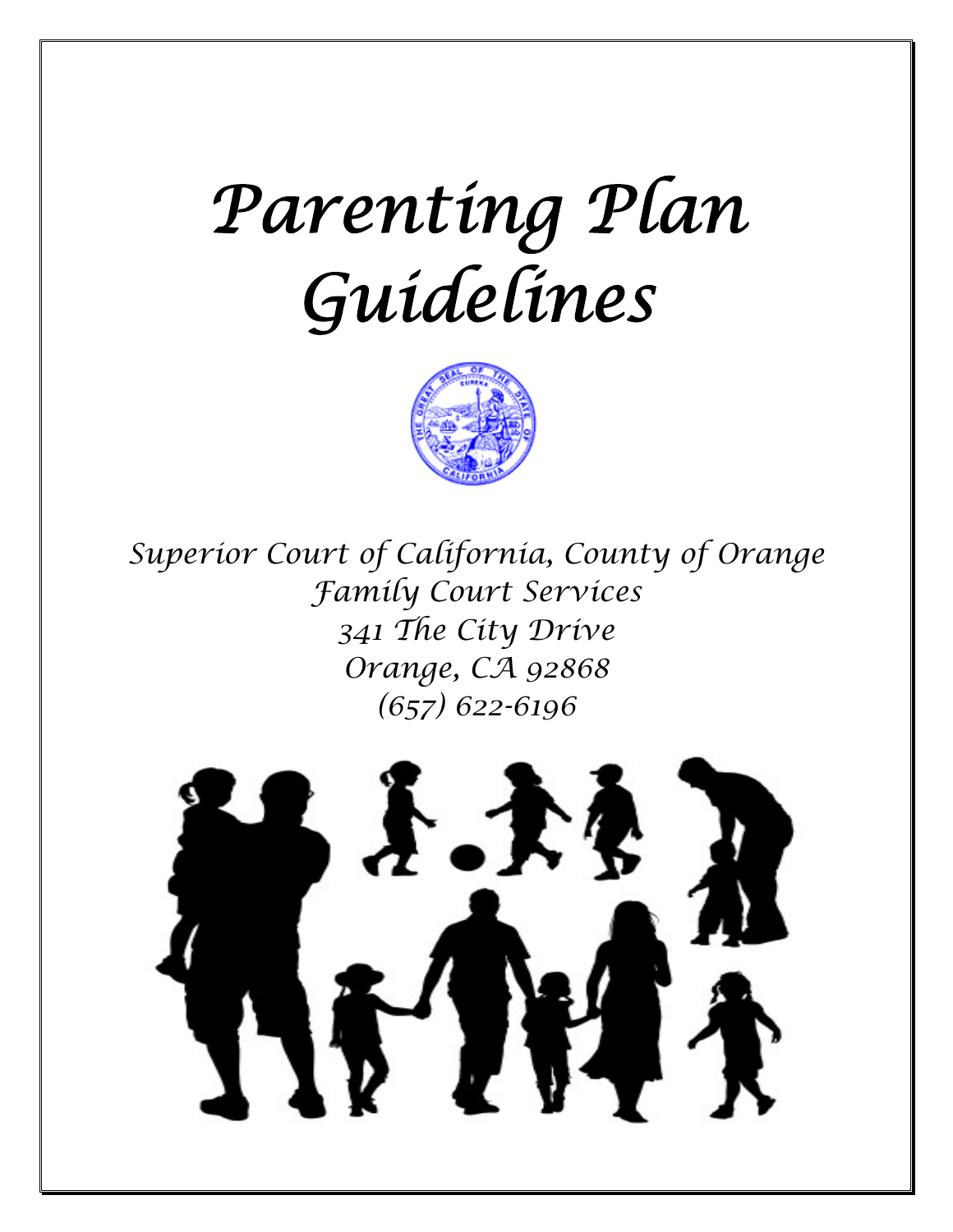# **TABLE OF CONTENTS**

| Page 1                                |
|---------------------------------------|
| Page 1                                |
| Page 2                                |
| Page 4                                |
| Page 4<br>Page 6<br>Page 8<br>Page 10 |
| Page 12                               |
| Page 15                               |
| Page 17                               |
| Page 21                               |

*Compiled By:* 

*Orange County Superior Court Custody Guidelines Committee* 

*Co-Chairpersons Honorable Claudia Silbar and Marina Nichols, MA* 

#### *Members*

*Judges: Honorable Mark S. Millard, Honorable Michael Naughton Court Mediators: Joe Duquesnel,LCSW, MFT; M.K. Gustinella,PhD; Diane Hartmann, MFT; Melyssa MacQuarrie, PsyD Custody Evaluator: David Mann, PhD* 

> *Proofreading and editorial assistance: Amy Catlett, CPS II*

> > *Spring 2005*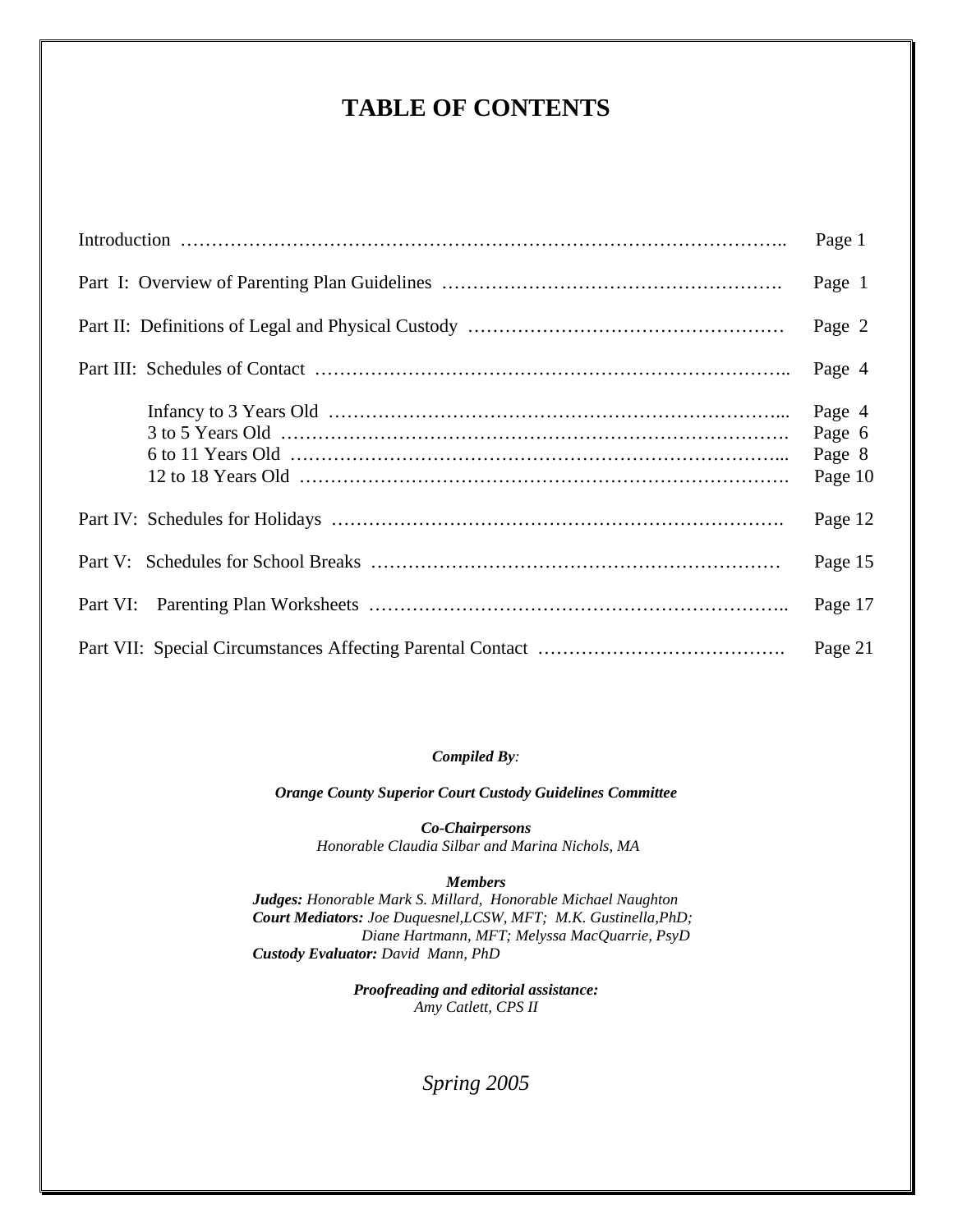### **PART I**

### **INTRODUCTION**

This booklet was created to provide separated and divorced parents with parenting plans based on the latest research. The objective is to honor the best interests of children as well as to help parents tailor realistic custody plans. These guidelines are not intended to be mandatory rules. In the event the parents are unable to agree to a parenting plan, the court, after a hearing, will be required to determine what is in the best interest of the child(ren).

This booklet addresses an overview of parenting plan guidelines, definitions of legal and physical custody, suggested schedules for parental contact at various stages of a child's development, and options for parental contact on holidays, special days, and school breaks. Additional information to help parents is presented in "Essential Considerations" following each section. Worksheets to assist parents in crafting a parenting plan are provided at the end of the booklet.

### **OVERVIEW**

Research findings suggest that in an effort to maximize a child's adjustment to the process of separation and divorce, parents should cooperatively plan to establish a parenting arrangement that will ensure the child's right to *continuous and frequent contact with both parents***.**

Some of the most important factors to consider when developing a parenting plan in the best interest of your child include the following:

- Age, gender, and stage of development of the child
- Emotional, social, and educational needs of the child
- Health, welfare, and safety of the child
- Level of communication and cooperation between parents
- Parenting ability and psychological adjustment of each parent
- Quality of the parent-child relationships
- Parental support systems
- Cultural factors

 The following guidelines are based on the age of the child and stage of development. In each age category, guidelines are provided to help parents select from options that will best meet their child's needs.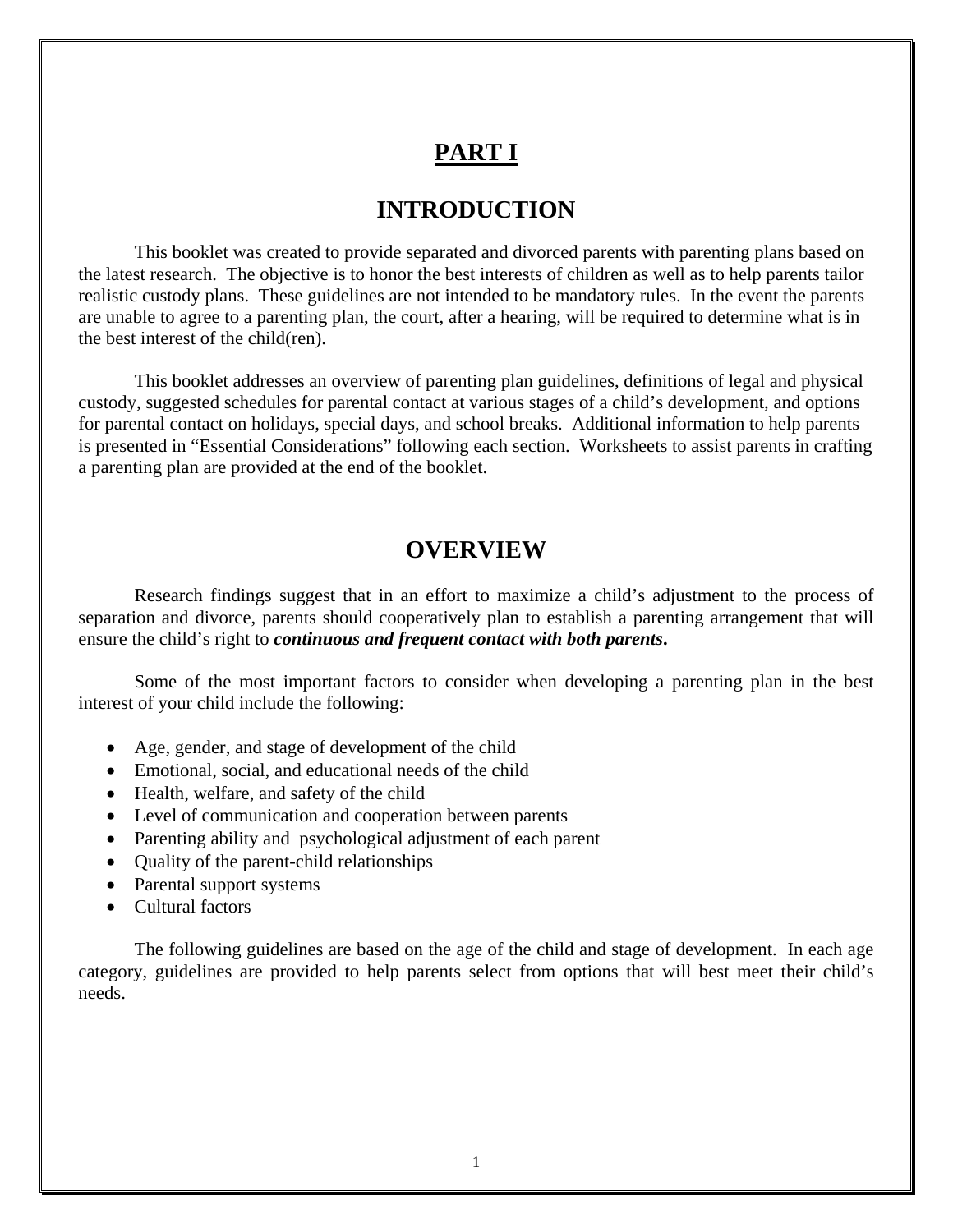# **PART II LEGAL AND PHYSICAL CUSTODY**

### *Definitions*

 A parenting plan specifies both Legal Custody and Physical Custody, which are described below. On the next page are Essential Considerations for sharing of Joint Legal Custody that are common to most parenting plans.

Legal Custody Options:

**Joint Legal Custody** means that both parents shall share the right and the responsibility to make the decisions related to the health, education and welfare of the child (Family Code Section 3003). In making an order for custody with respect to both parents, the court may grant joint legal custody without granting joint physical custody (Family Code Section 3085).

**Sole Legal Custody** means one parent shall have the right and the responsibility to make the decisions related to the health, education and welfare of the child (Family Code Section 3006).

Physical Custody Options:

**Joint Physical Custody** means that each of the parents shall have significant periods of physical custody. Joint physical custody shall be shared in such a way so as to assure a child of frequent and continuing contact with both parents (Family Code Section 3004). In making an order for joint physical custody, the court may specify one parent as the primary caretaker of the child and one home as the primary home of the child, for the purpose of determining eligibility for public assistance (Family Code Section 3086).

**Sole Physical Custody** means a child shall reside with and be under the supervision of one parent, subject to the power of the court to order visitation (Family Code Section 3007).

**Joint Custody** means joint physical custody and joint legal custody (Family Code Section 3002).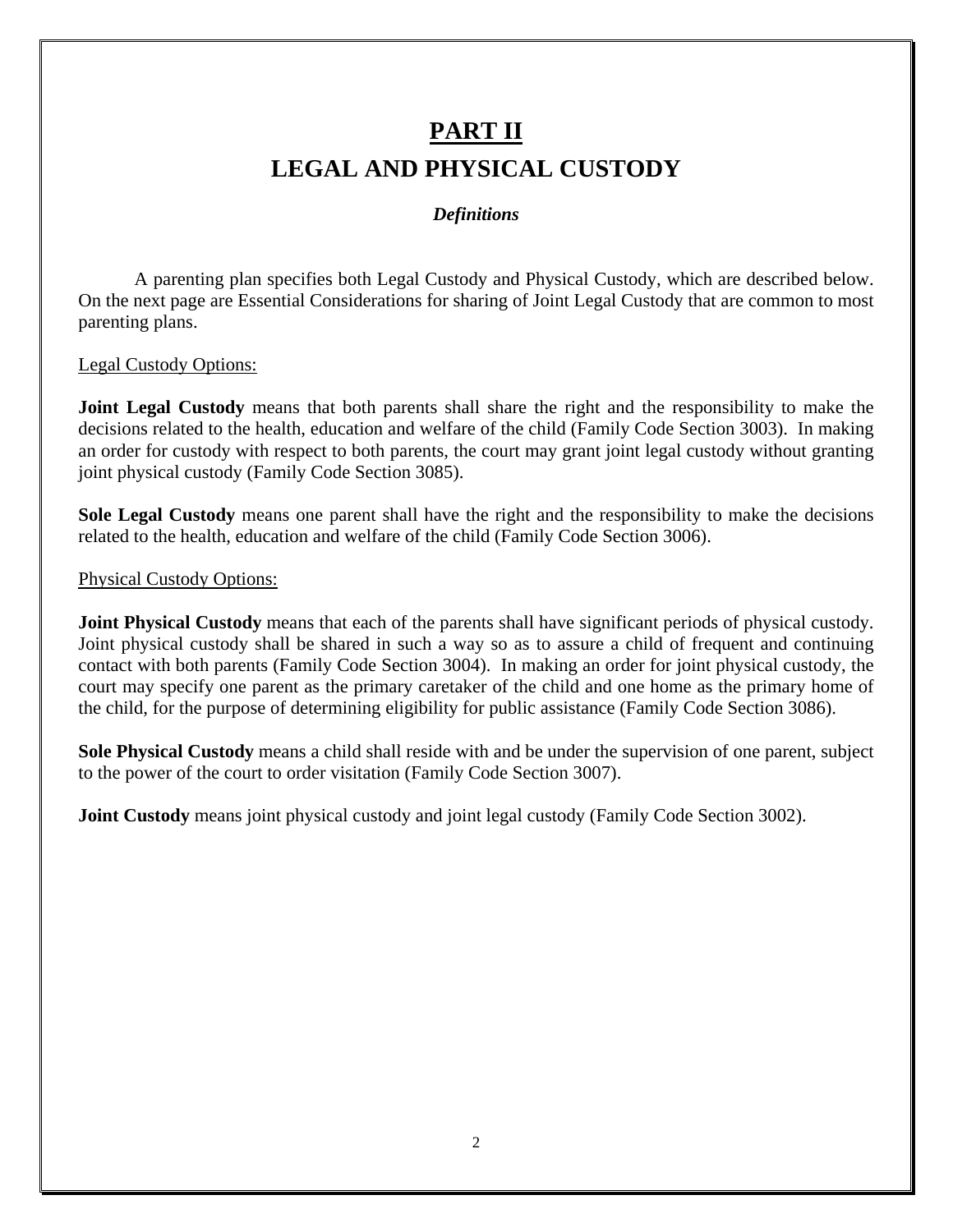### *Essential Considerations –Joint Legal Custody*

- The parent who has the physical care of the child at any given time shall have the routine decisionmaking rights and responsibilities during those periods of time; however, all major decisions pertaining to health, education, and day care shall be made jointly by the parents. No prior consultation is required between the parents regarding emergency medical or dental treatment, routine checkups, or minor illness. However, the other parent shall be notified immediately in the case of an emergency. A sharing of routine health information is encouraged.
- Notwithstanding any other provision of the law, access to records and information pertaining to a minor child, including, but not limited to, medical, dental, and school records, shall not be denied to a parent because that parent is not the child's custodial parent (Family Code Section 3025).
- Each parent shall keep the other advised within a reasonable time when the minor child visits with the doctor, hospital, or place of medical treatment (excluding checkups), including the date of the visit, the name and address of the doctor, the condition treated, the results of the treatment, and a description of any follow-up appointments made.
- Parents are responsible for keeping themselves advised and for advising each other of all school, athletic, and social events in which the child participates including but not limited to school report cards, school meeting notices, requests for school conferences, notice of activities related to the child, and order forms for school pictures.
- Each parent shall keep the other advised at all times of his/her current residence and business address, telephone numbers (home and work), the child's school and daycare, and the location of where the child will be spending any extended period of time (two days or more).
- Each parent is to provide the other with the address and telephone number at which the minor child resides. A parent shall notify the other parent if the parent plans to change the residence of the child for more than thirty (30) days, unless there is a prior written agreement to the removal. The notice shall be given before the contemplated move, by mail, return receipt requested, postage prepaid, to the last known address of the parent to be notified. A copy of the notice shall also be sent to that parent's counsel of record. To the extent feasible, the notice shall be provided within a minimum of forty-five (45) days before the proposed change of residence so as to allow for mediation of a new agreement concerning custody (Family Code Section 3024).
- Neither parent shall enroll the child in activities that require a commitment from the other parent or interfere with a previously agreed upon or court ordered schedule without mutual approval.
- Neither parent shall submit the child to any psychological/psychiatric testing or evaluation or to any extended course of medical, dental, orthodontic, psychiatric, or psychological treatment/counseling without the consent (preferably written) of the other parent or court order.
- Both parents consent and/or court authorization is needed before changing of the child's surname, obtaining a passport and driver license, and approving underage marriage or enlistment in the military.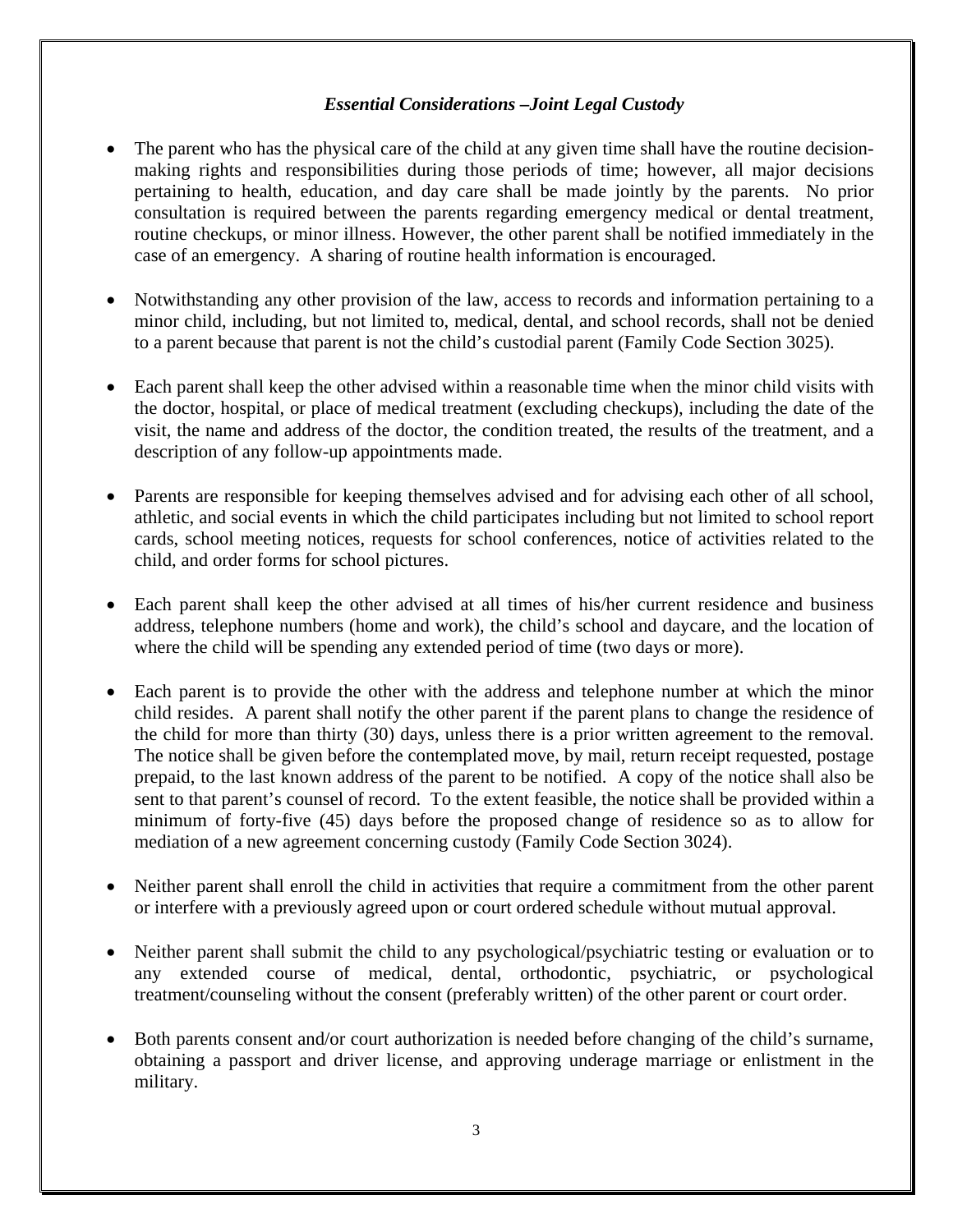### **Part III**

### **SCHEDULES OF CONTACT INFANCY TO 3 YEARS OLD**

 In order for infants and toddlers to develop secure attachments to their parents, it is critically important that the separation time from the mother and father be small to minimize anxiety, keep attachments secure, and keep the child comfortable with both parents. It is hard for the child to maintain a memory of the parent if the parent is not there. Infants and toddlers have difficulty conceptualizing time and need frequent and continuing contact with a predictable pattern. Separation anxiety is most intense around fifteen (15) to twenty-four (24) months of age. Although it is normal for children at this developmental stage to cry and cling during transitions, most children can be quickly comforted by each parent.

 The following parenting plan options for infants and toddlers are guidelines for schedules for the non-custodial parent. These guidelines are based on the degree of attachment with the non-custodial parent. (See Essential Considerations on next page for information about degree of attachment.)

#### Suggested Parenting Plan Options:

*\*The following options are dependent upon the age and maturity of the child, pattern of contact with each parent, family lifestyle, and presence of siblings. Gradual increase of the less attached parent's contact should occur over time.* 

#### **Child Attached to Both Parents**

*(Child is comfortable and secure with both parents.)*

- 1. Parent A Tuesday, Thursday 4:00 p.m. to 7:00 p.m. Saturday 10:00 a.m. to Sunday 10:00 a.m. Parent B All other times
- 2. Parent A Tuesday 5:00 p.m. to Wednesday 9:00 a.m. Thursday 4:00 p.m. to 7:00 p.m. Saturday 5 :00 p.m. to Sunday 5:00 p.m. Parent B All other times
- 3. Parent A Wednesday 4:00 p.m. to 7:00 p.m. Saturday noon – Sunday 5:00 p.m.

Parent B All other times

- 4. Parent A Wednesday 4:00 p.m. to 7:00 p.m. Saturday 5:00 p.m. to Monday 8:30 a.m. Parent B All other times
- 5. Parent A Tuesday noon Wednesday noon Thursday noon – Friday noon Saturday noon – Sunday noon Parent B All other times

 **Child Less Attached to One Parent (Parent A)**  *(Child is significantly less comfortable and secure with one parent.) \*\** 

#### **Weeks 1 & 2 (Parent A)**

Minimum (2 hours) per visit, three times per week on nonconsecutive days

#### **Weeks 3, 4, & 5 (Parent A)** Minimum (3 to 4 hours) per visit, three times per week nonconsecutive days

**Weeks 6 & 7 (Parent A)** Minimum (5 to 6 hours) per visit, three times per week nonconsecutive days

**Week 8 (Parent A)** See Schedule for Child Attached to Both Parents

\*\*Child is with Parent B at all other times

*\*Parents may agree on any combination of the above.*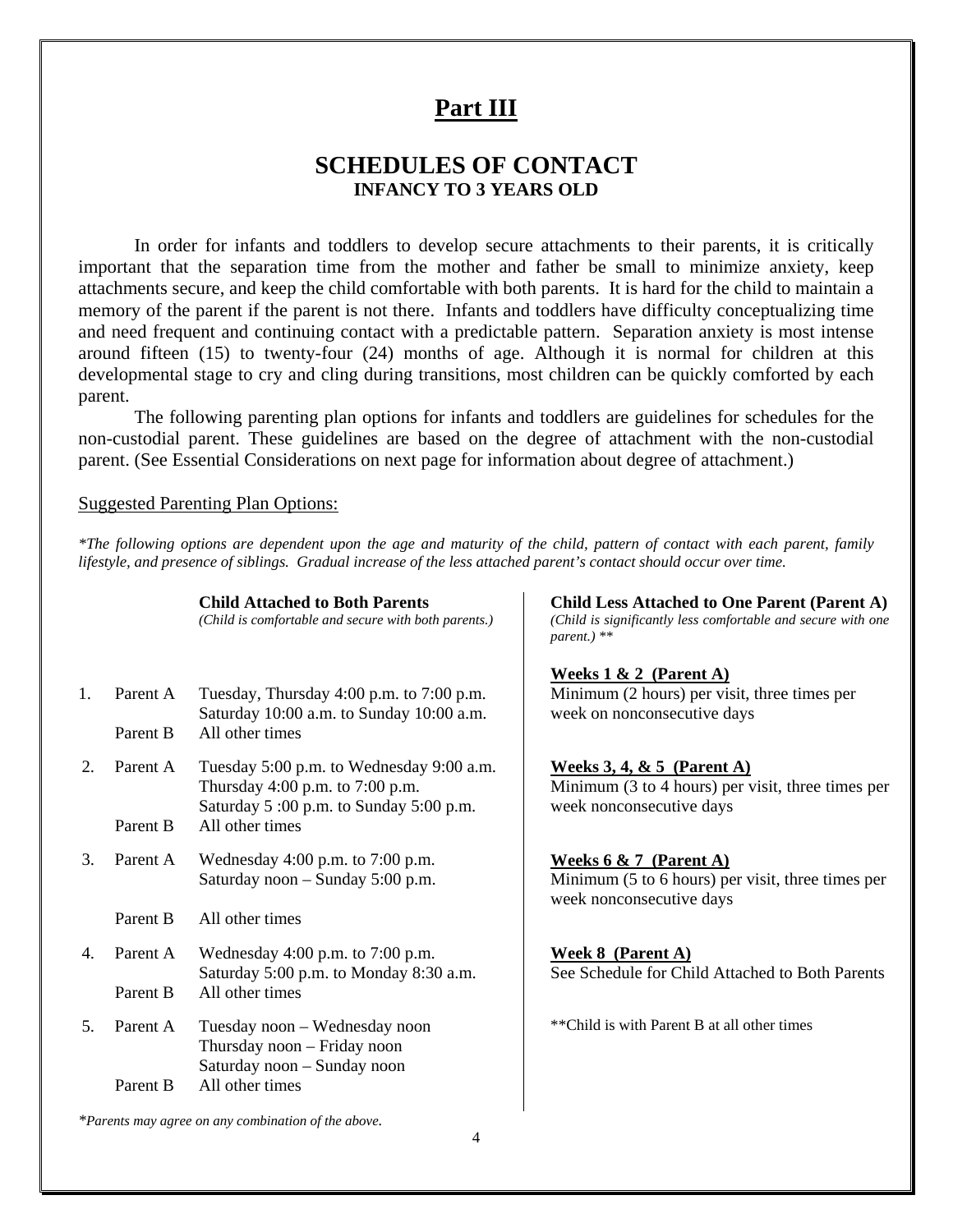### *Essential Considerations - Infancy to 3 Years Old*

- Degree of Attachment Attachment can be defined as the level of trust, security, and bonding in a parent/child relationship. If a parent has not had contact with an infant to 3-year-old child for an extended period of time or has not been involved in the day to day care of the child, contact should start slowly and gradually increase as the child adjusts and feels more comfortable.
- In order to maximize child's trust and security, it is critical the less attached parent spend significant alone time caring for the child.
- Information regarding the infant/toddler's diet, medications, daily routine, etc. should be provided by the custodial parent.
- In order to communicate the feeling of security to the child, it is usually best the primary parent deliver the child to the other parent.
- Exchanges are to be done quickly with no excessive delays.
- Security object(s) may go with the child.
- Days of contact should be consistent.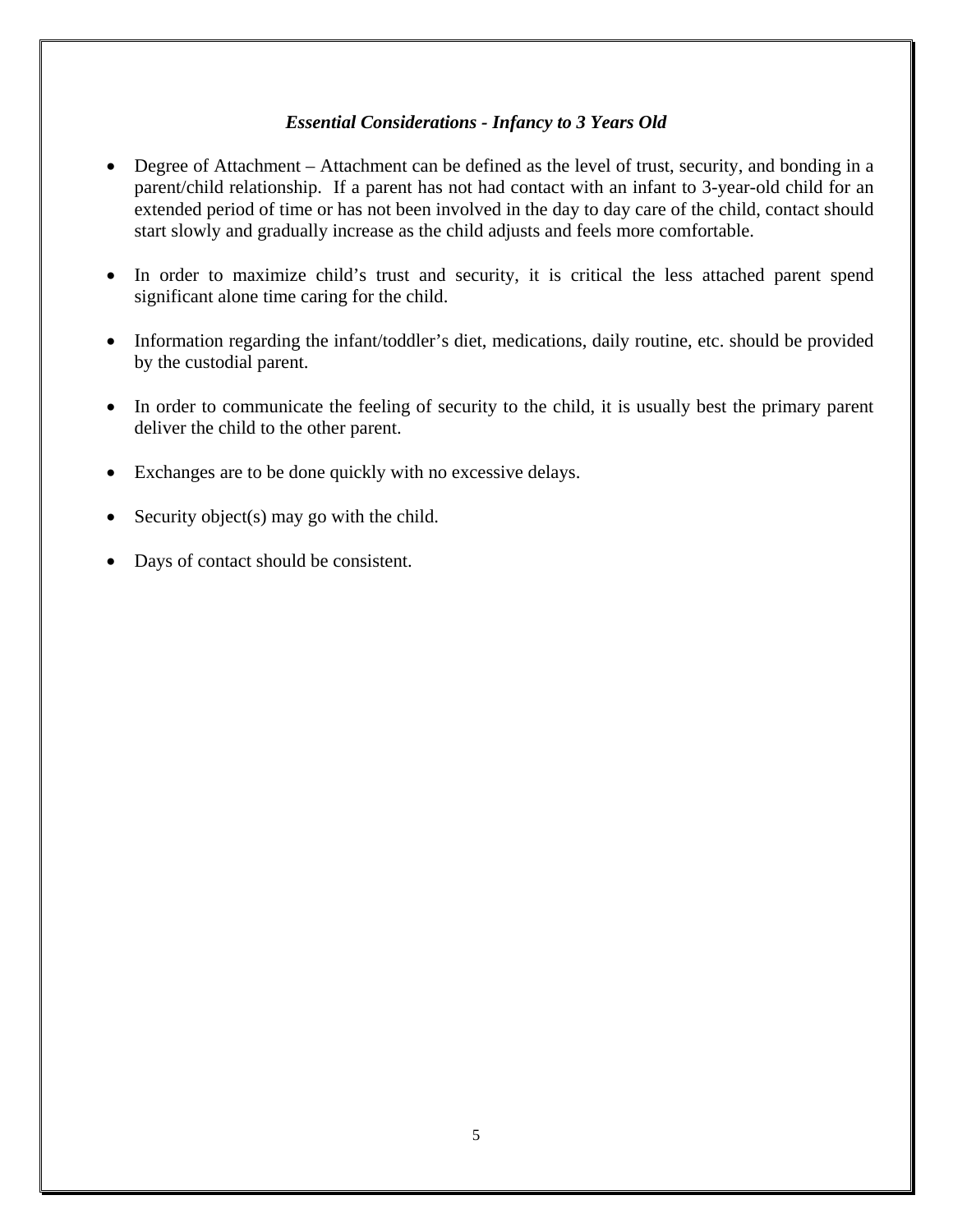### **3 TO 5 YEARS OLD**

Current research suggests that children in this age group can form strong attachments to both parents as well as other adults and caregivers. Along with the growing ability to form attachments with many people comes the ability to tolerate longer periods of separation from attachment figures. Important for children throughout the preschool years are consistency, predictability, and structure.

#### Suggested Parenting Plan Options

*\*The following options are dependent upon the age and maturity of the child, pattern of contact with each parent, family lifestyle, and presence of siblings.* 

- 1. Parent A Alternate weekends Saturday and/or Sunday from 8:00 a.m. to 4:00 p.m. and Wednesday evenings from 6:00 p.m. until 8:00 p.m. Parent B - All other times
- 2. Parent A Alternate weekends from Friday at 6:00 p.m. until Sunday at 6:00 p.m. and Wednesdays from 5:00 p.m. until 8:00 p.m. Parent B - All other times
- 3. Parent A Alternate weekends from Saturday at 8:00 a.m. until Sunday at 8:00 p.m. and Tuesdays and Thursdays from 5:00 p.m. until 8:00 p.m.
	- Parent B All other times
- 4. Parent A Alternate weekends from Friday evening until Monday morning and every Wednesday overnight
	- Parent B All other times
- 5. Parent A Monday afternoon to Wednesday morning Every Other Weekend (Friday afternoon to Monday morning) Parent B - Wednesday afternoon to Friday morning
	- Every Other Weekend (Friday afternoon to Monday morning)
- 6. Parent A Saturday evening through Wednesday morning Parent B - Wednesday afternoon through Saturday evening
- 7. Alternate Weeks with Parent A and Parent B Wednesday overnight with the other parent
- 8. A combination of any of the above.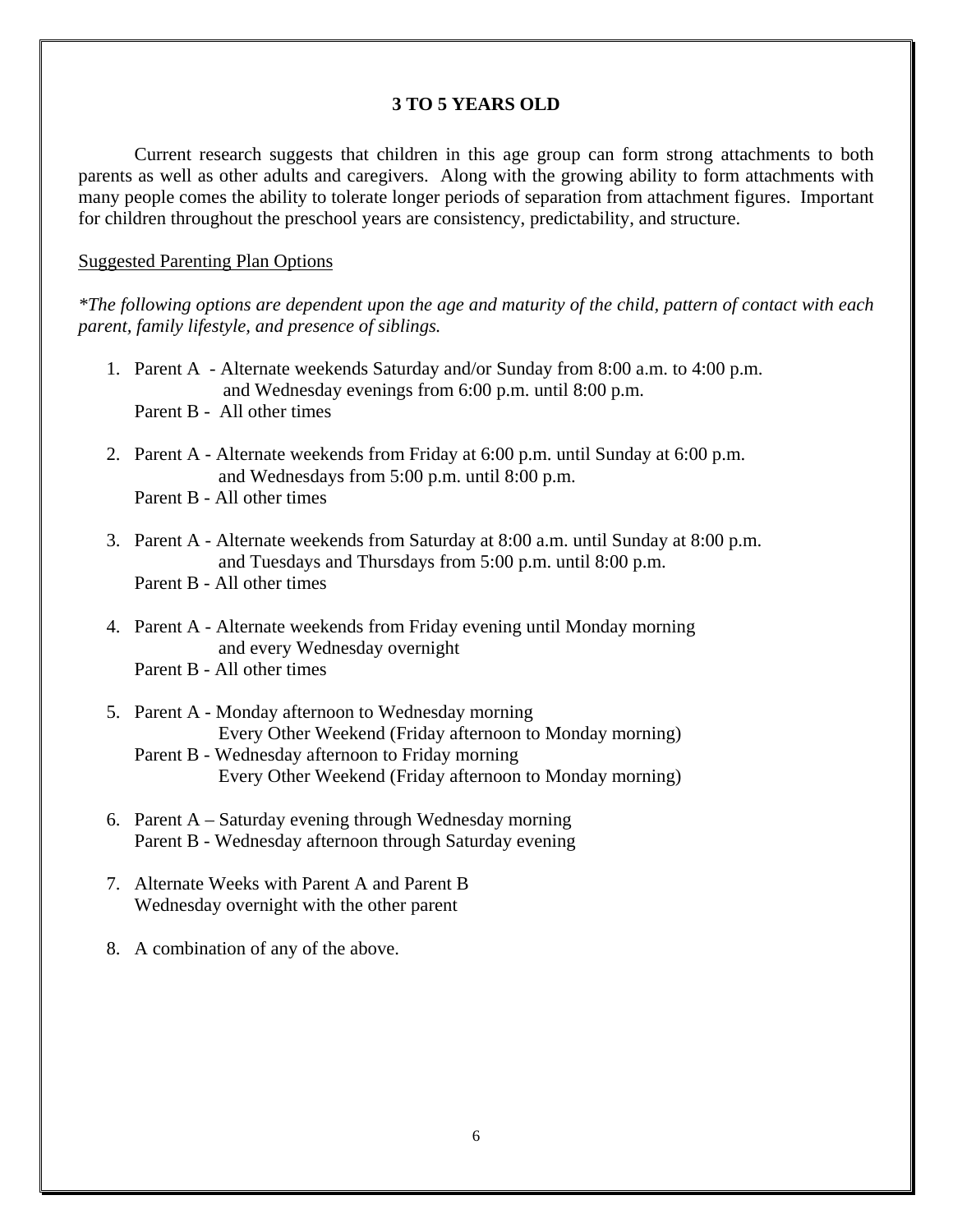### *Essential Considerations – 3 to 5 Years Old*

- Consistency, predictability, and structure are important during the preschool years.
- Children in this age group are able to follow their schedules using color-coded blocks of time to represent time with each parent marked on a calendar.
- Children in this age group are able to understand one parent may do things differently than the other parent, or rules may differ in different places.
- Preschool children are capable of spending overnights with each parent; however, weeklong blocks of time may seem very long to such young children, and a visit with the other parent midweek may be necessary.
- Most important for children in this age group is that they are not exposed to parental conflict. Exposure to parental conflict can cause young children to experience anxiety and to regress to younger behaviors.
- Nightmares are common for young children and some of their anxieties are often expressed as fears or through nightmares. Nightmares do not necessarily mean the child is having bad experiences with either parent.
- Young children are very self-centered and often dislike changing activities when they are interested in a particular activity. They may cry, for example, when dropped off at preschool or when they are picked up from preschool. Similar protests can occur during parental exchanges of the child.
- If a child cries when one parent picks up the child, this may mean only that the child does not want to "switch gears"; and such incidents should not be universally interpreted to mean that there is a problem between the parent and child.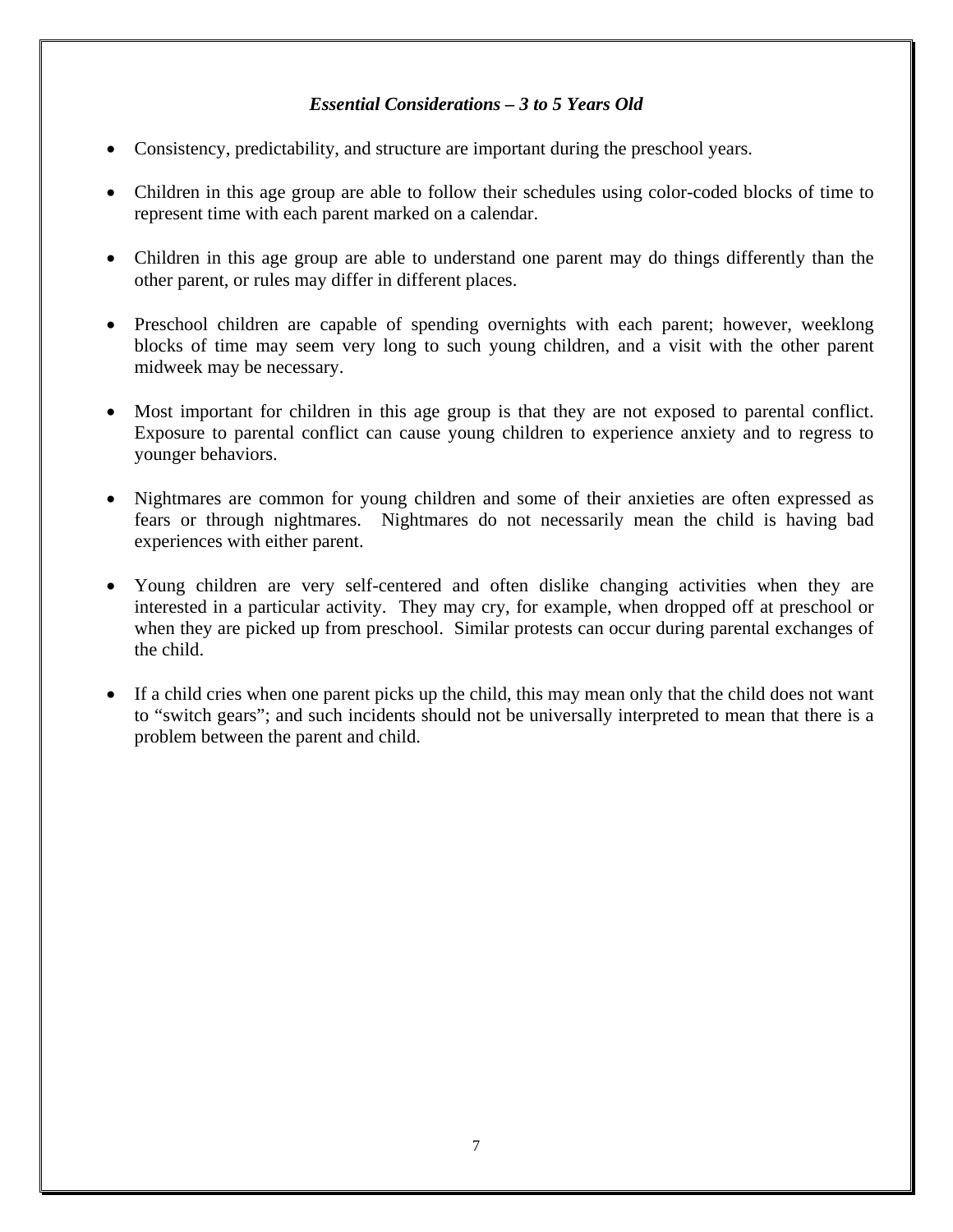### **6 TO 11 YEARS OLD**

 Most six to eleven-year-old children can handle moving back and forth between parents' homes with ease, although some children do better spending more time at one home. The child's school schedule, extra-curricular activities, parents' work schedule, and availability to provide transportation and supervision, are important factors in deciding on a parenting plan in this age group. Stability, predictability, ensuring the child's preparedness for school, and protection from parental conflict are essential to the child's adjustment.

Suggested Parenting Plan Options:

| 1. | Parent A<br>Parent B | Alternate weekends Saturday and/or Sunday from 8:00 a.m. to 4:00 p.m.<br>and Wednesday evenings from 6:00 p.m. until 8:00 p.m.<br>All other times |
|----|----------------------|---------------------------------------------------------------------------------------------------------------------------------------------------|
| 2. | Parent A             | Alternate weekends from Friday at 6:00 p.m. until Sunday at 6:00 p.m.<br>and Wednesdays from 5:00 p.m. until 8:00 p.m.                            |
|    | Parent B             | All other times                                                                                                                                   |
| 3. | Parent A             | Alternate weekends from Saturday at 8:00 a.m. until Sunday at 8:00 p.m.<br>and Tuesdays and Thursdays from 5:00 p.m. until 8:00 p.m.              |
|    | Parent B             | All other times                                                                                                                                   |
| 4. | Parent A             | Alternate weekends from Friday evening until Monday morning<br>and every Wednesday overnight                                                      |
|    | Parent B             | All other times                                                                                                                                   |
| 5. | Parent A             | Monday afternoon to Wednesday morning                                                                                                             |
|    | Parent B             | Every other weekend (Friday afternoon to Monday morning)<br>Wednesday afternoon to Friday morning                                                 |
|    |                      | Every other weekend (Friday afternoon to Monday morning)                                                                                          |
| 6. | Parent A             | Saturday evening through Wednesday morning                                                                                                        |
|    | Parent B             | Wednesday afternoon through Saturday evening                                                                                                      |
| 7. | Parent A<br>Parent B | Alternate weeks with Parent B<br>Alternate weeks with Parent A                                                                                    |

*\*Parents may agree on any combination of the above.*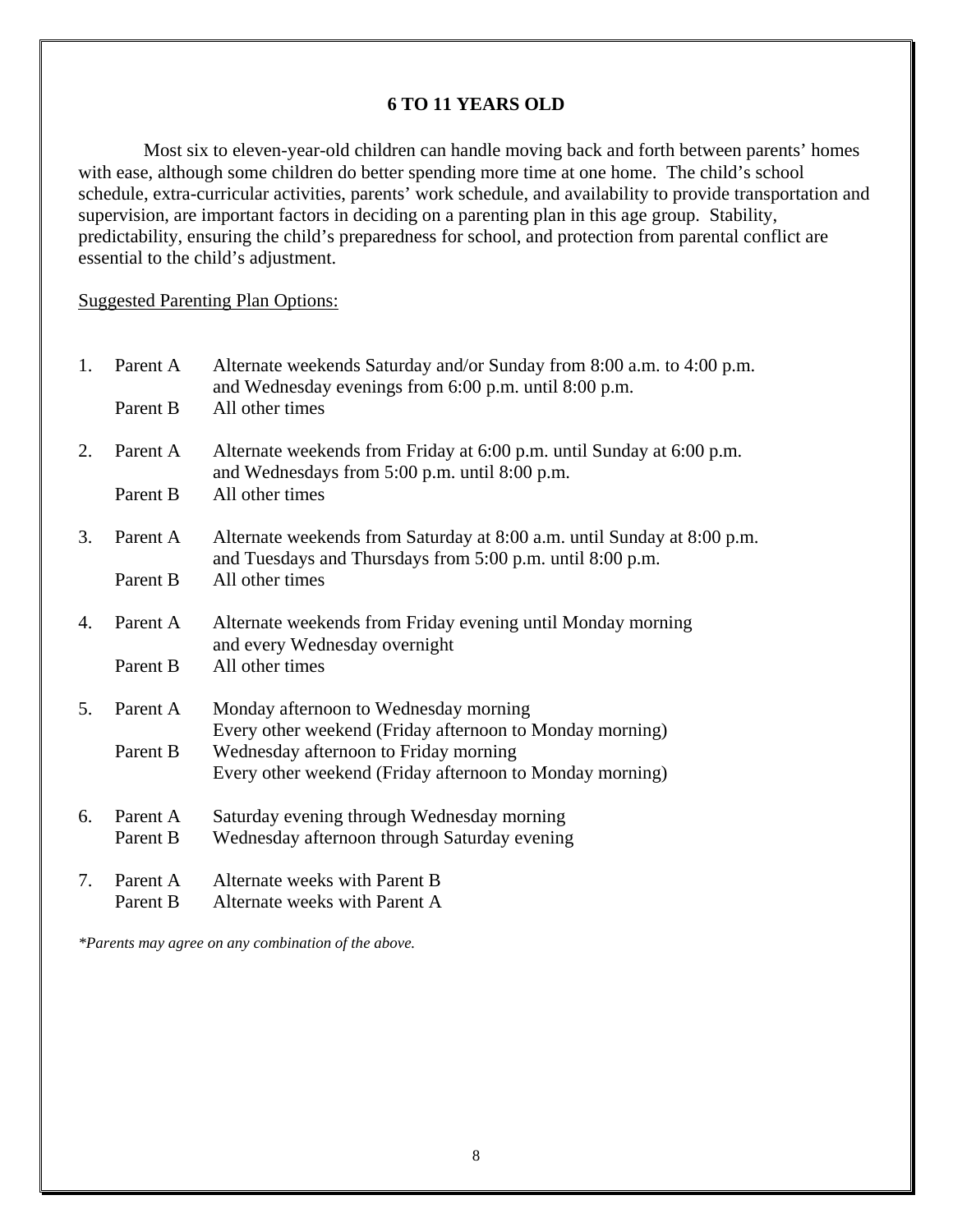### *Essential Considerations – 6 to 11 Years Old*

- Parents need to communicate with each other about establishing consistent rules, structure, and discipline for the child.
- Exchanges should be done quickly and without conflict to reduce transition issues for the child.
- Exchanges may be done by pickup and return at school or daycare.
- Neither parent should schedule outside/extracurricular activities that interfere with the other parent's court-ordered time with the child without mutual agreement.
- Parents need to agree mutually on any rescheduling in a timely manner.
- Parents should communicate when there are changes in the schedule.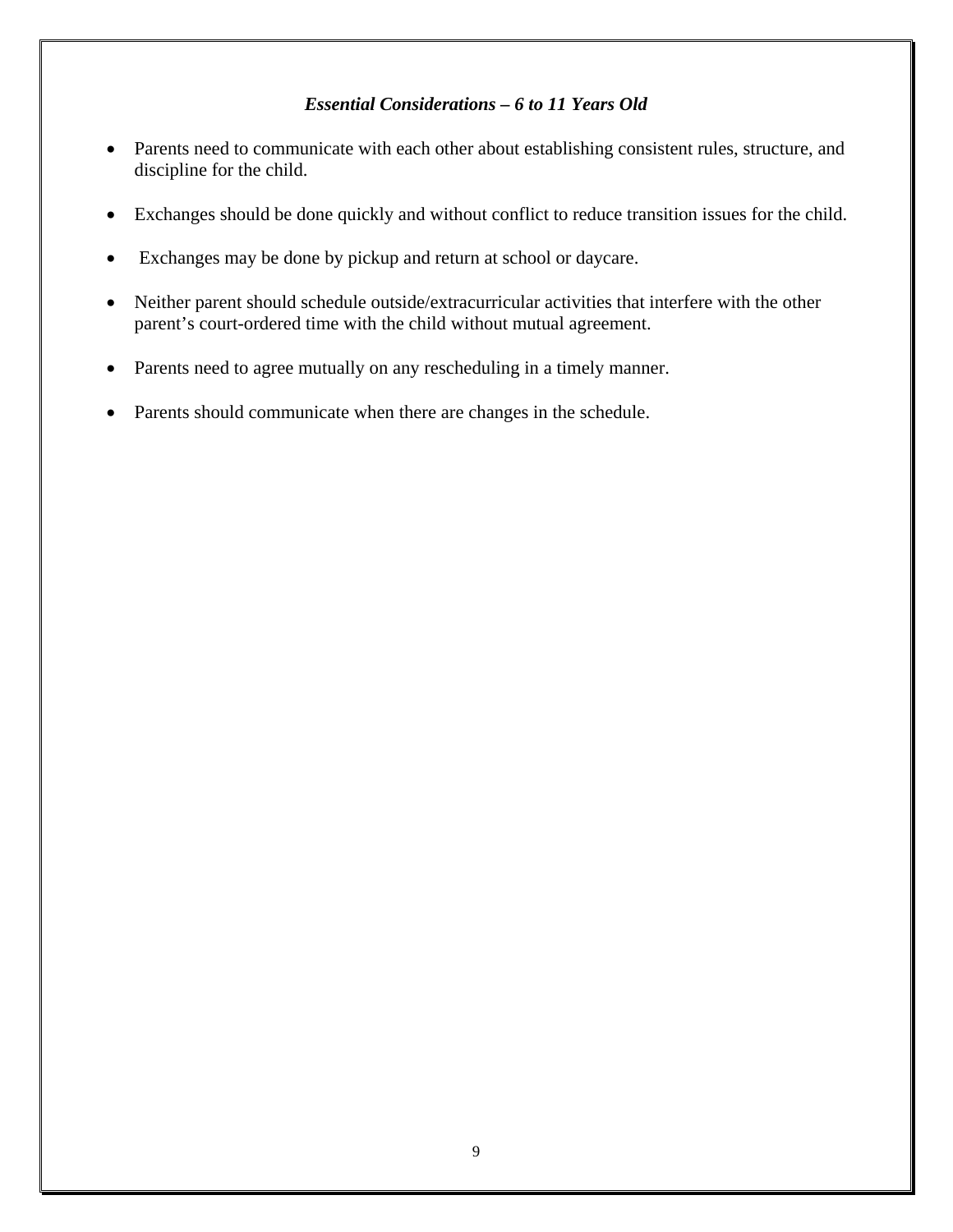### **12 TO 18 YEARS OLD**

 Adolescents are developing a separate identity from their parents and typically are more focused on activities and relationships outside the home. At the same time they need ongoing contact with both parents and continued guidance about rules and standards for their behavior. Adolescents often want to be more independent and to have a say in their living arrangements. Parents may find it helpful to allow older teens to express their ideas for schedules and living arrangements, while making it clear that it is still up to the parents to make the final decisions. Flexibility is the key in accepting children's increasing ability to care for their own needs and make more of their own decisions, while making sure that access to both parents occurs on a regular basis.

#### Suggested Parenting Plan Options:

| 1. | Parent A<br>Parent B | Every other weekend (Friday 6:00 p.m. to Sunday 6:00 p.m.)<br>All other times                                                               |
|----|----------------------|---------------------------------------------------------------------------------------------------------------------------------------------|
| 2. | Parent A             | Every other weekend (Friday 6:00 p.m. to Sunday 6:00 p.m.)<br>plus weekly mid-week visit (Wednesday 5:00 p.m. to 8:00 p.m.)                 |
|    | Parent B             | All other times                                                                                                                             |
| 3. | Parent A             | Every other weekend (Friday 6:00 p.m. to Sunday 6:00 p.m.)<br>plus weekly midweek overnight (Wednesday 5:00 p.m. to Thursday before school) |
|    | Parent B             | All other times                                                                                                                             |
| 4. | Parent A             | Every other weekend (Friday afternoon to Monday morning)<br>plus weekly midweek overnight                                                   |
|    | Parent B             | All other times                                                                                                                             |
| 5. | Parent A             | Monday afternoon to Wednesday morning<br>Parents alternate weekends Friday afternoon to Monday morning                                      |
|    | Parent B             | Wednesday afternoon to Friday morning<br>Parents alternate weekends Friday afternoon to Monday morning                                      |
| 6. | Parent A             | Monday afternoon to Wednesday morning<br>Friday afternoon to Saturday/Sunday                                                                |
|    | Parent B             | Wednesday afternoon to Friday morning<br>Saturday/Sunday to Monday morning                                                                  |
| 7. | Parent A<br>Parent B | Alternate weekly custodial periods with Parent B<br>Alternate weekly custodial periods with Parent A                                        |
| 8. | Parent A<br>Parent B | Alternate fourteen day custodial periods with Parent B<br>Alternate fourteen day custodial periods with Parent A                            |
|    |                      |                                                                                                                                             |

*\*Parents may agree on any combination of the above.*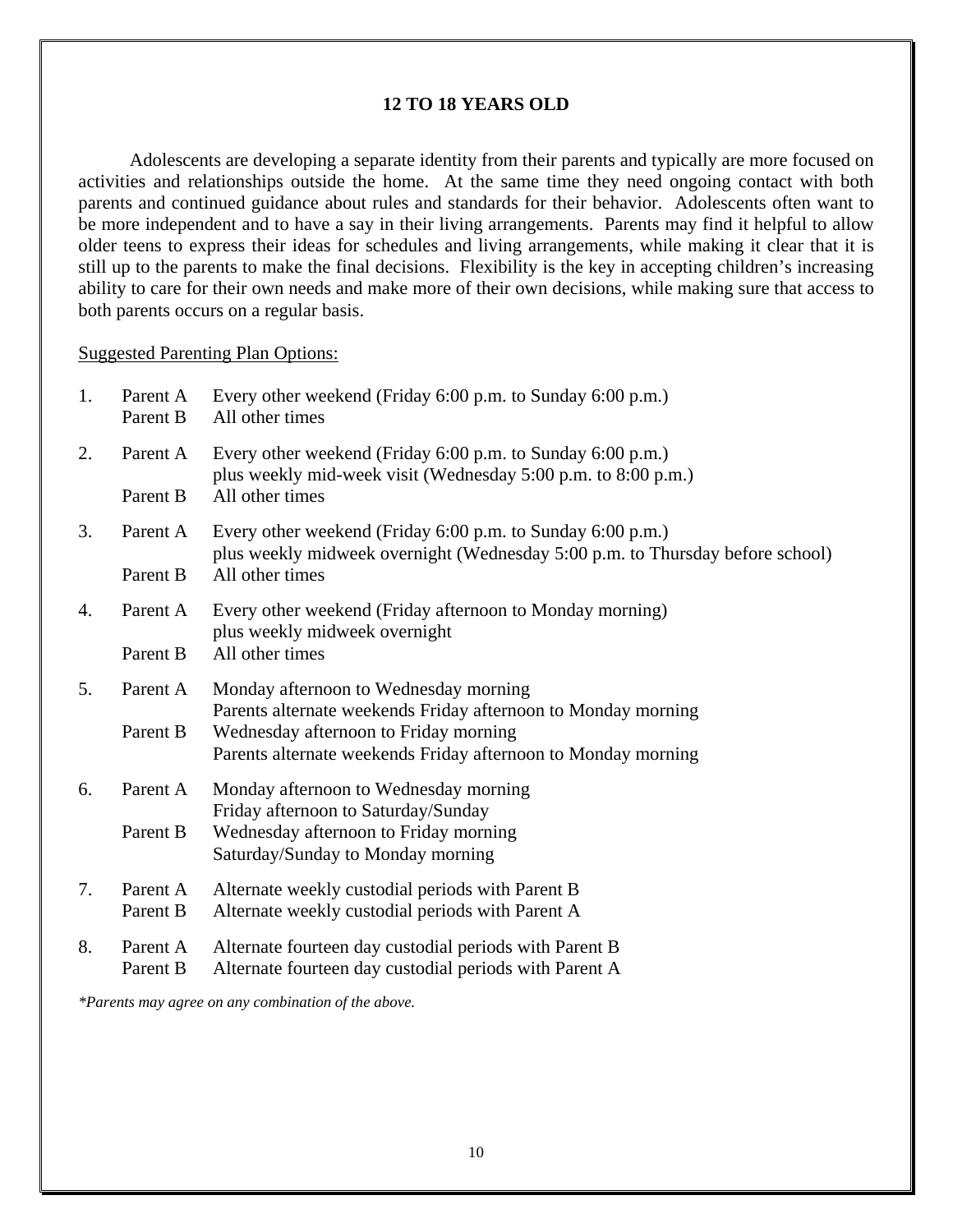### *Essential Considerations – 12 to 18 Years Old*

- It is not unusual for teenagers to be angry or embarrassed by the break-up of their parents and to side with one parent over the other. It is important for both parents to be sensitive to their feelings, yet both parents need to encourage ongoing contact with that parent in spite of these feelings.
- Older adolescents may resist a rigid weekly schedule and may prefer to make adjustments in the schedule based on school activities or other extra-curricular activities.
- Both parents need to support their children's participation in extra-curricular activities even if it conflicts with their parenting time.
- Effective parental communication and cooperation are required in order to support adolescents in their school and extra-curricular activities.
- While input from their child should be considered, it is the final responsibility of the parents to agree upon the parenting plan.
- Parents should not use the children as messengers, but should communicate directly with one another.
- Flexibility and communication are keys in maintaining positive parent/child relationships.
- Parents should not rely upon their children for emotional support.
- Often teenagers after having lived with one parent wish to spend more time or to live with the other parent. Developmentally this can be appropriate since the adolescent is struggling with forming an identity and often needs to have meaningful contact with the other parent to successfully form their self-concept.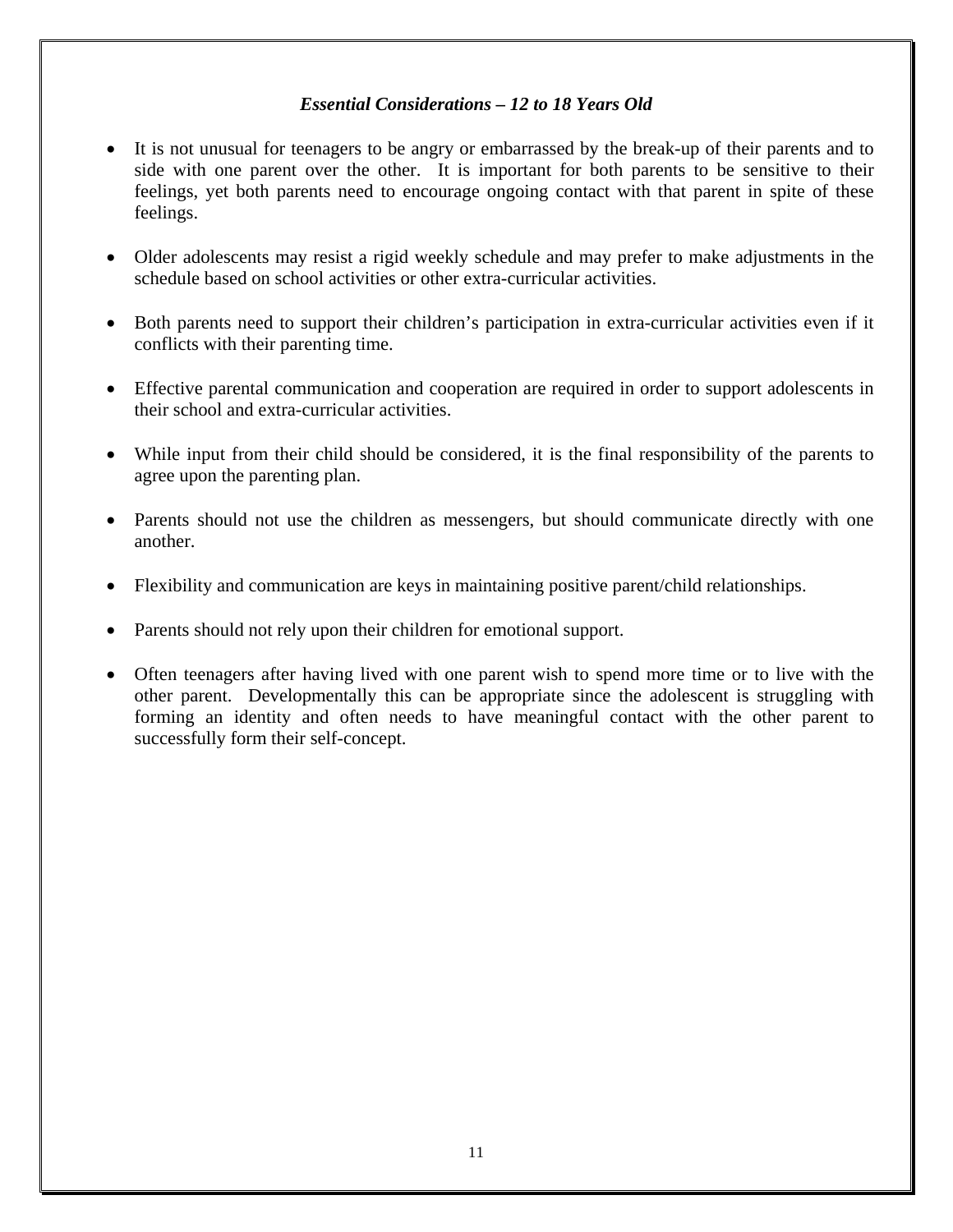# **PART IV**

### **SCHEDULES FOR HOLIDAYS**

*Holidays legally recognized as school holidays by the State of California, along with Mother=s Day, Father=s Day, and other frequently celebrated holidays, are included below. Parents may wish to add other holidays and days of special family significance, such as religious holidays and birthdays. Pick-up and drop-off times should be specified. Suggestions for several levels of contact are provided. Schedules for school break periods can be found in the "Schedules for School Breaks" section.* 

### **New Year's Day/New Year's Eve**

- Options: A One parent has the period from December 31 to January 1 in odd years and the other parent has the same period in even years.
	- B One parent has extra time scheduled during all or part of the day.
	- C There is no change from the usual schedule.

### **Easter Sunday**

- Options: A One parent has a period of time from Saturday to Sunday in odd years and the other parent has the same period in even years.
	- B One parent has extra time scheduled during all or part of the day.
	- C There is no change from the usual schedule.

### **Mother's Day/Father's Day**

- Options: A Each parent has his/her respective day every year, with perhaps an extra overnight or weekend.
	- B One parent has extra time scheduled during all or part of the day.
	- C There is no change from the usual schedule.

### **Independence Day**

- Options: A One parent has the period from July 4 to July 5 in odd years and the other parent has the same period in even years.
	- B One parent has extra time on or near the holiday.
	- C There is no change from the usual schedule.

### **Thanksgiving**

- Options: A One parent has all or part of the four-day holiday period in even years, and the other parent has the same period in odd years.
	- B One parent has Thanksgiving Day in even years, and the other parent has the day in odd years.
	- C One parent has extra time on the holiday or part of the holiday weekend, or the child participates in activities with each parent.
	- D There is no change from the usual schedule.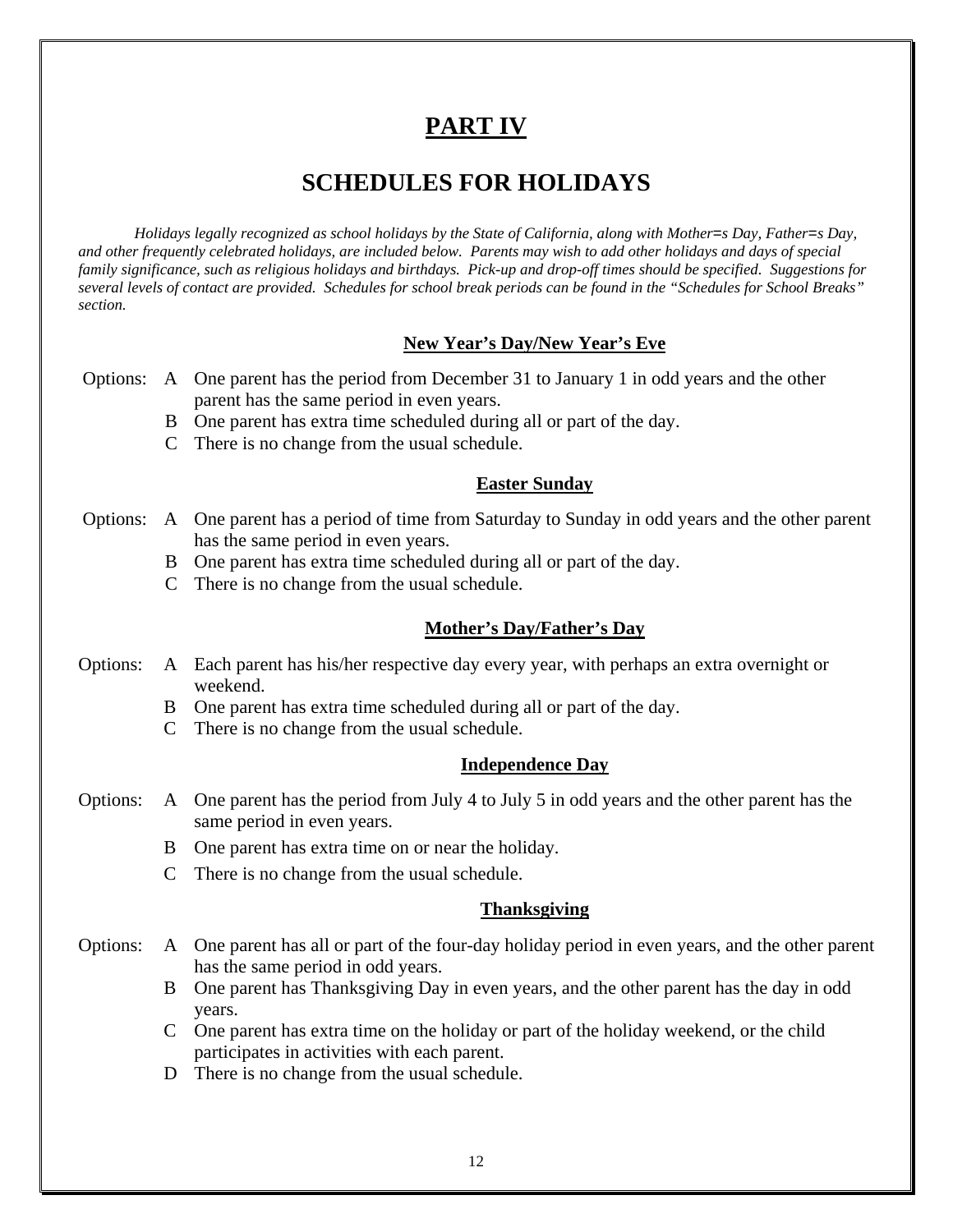|          |               | <b>Christmas</b>                                                                                                                                                                                                                                                       |
|----------|---------------|------------------------------------------------------------------------------------------------------------------------------------------------------------------------------------------------------------------------------------------------------------------------|
| Options: | A             | One parent has the period from midday December 24 until midday on December 25<br>in even years, and the other parent has this period in odd years. The parent not<br>having December 24-25 has the children from midday on December 25 until midday<br>on December 26. |
|          | B             | One parent has extra time on the holiday or part of the holiday weekend, or the child<br>participates in activities with each parent.                                                                                                                                  |
|          | $\mathcal{C}$ | There is no change from the usual schedule.                                                                                                                                                                                                                            |
|          |               | <b>Monday and Friday Holidays</b>                                                                                                                                                                                                                                      |
| Options: | A             | The parent with the weekend adds the Monday or Friday holiday to the weekend.                                                                                                                                                                                          |
|          | B             | Each individual Monday or Friday holiday is assigned to one parent in odd years<br>and the other parent in even years.                                                                                                                                                 |
|          | $\mathcal{C}$ | One parent has additional time on all or some of the Monday and Friday holidays.                                                                                                                                                                                       |
|          | D             | There is no change from the usual schedule.                                                                                                                                                                                                                            |

*\*Parents may agree on any combination of the above*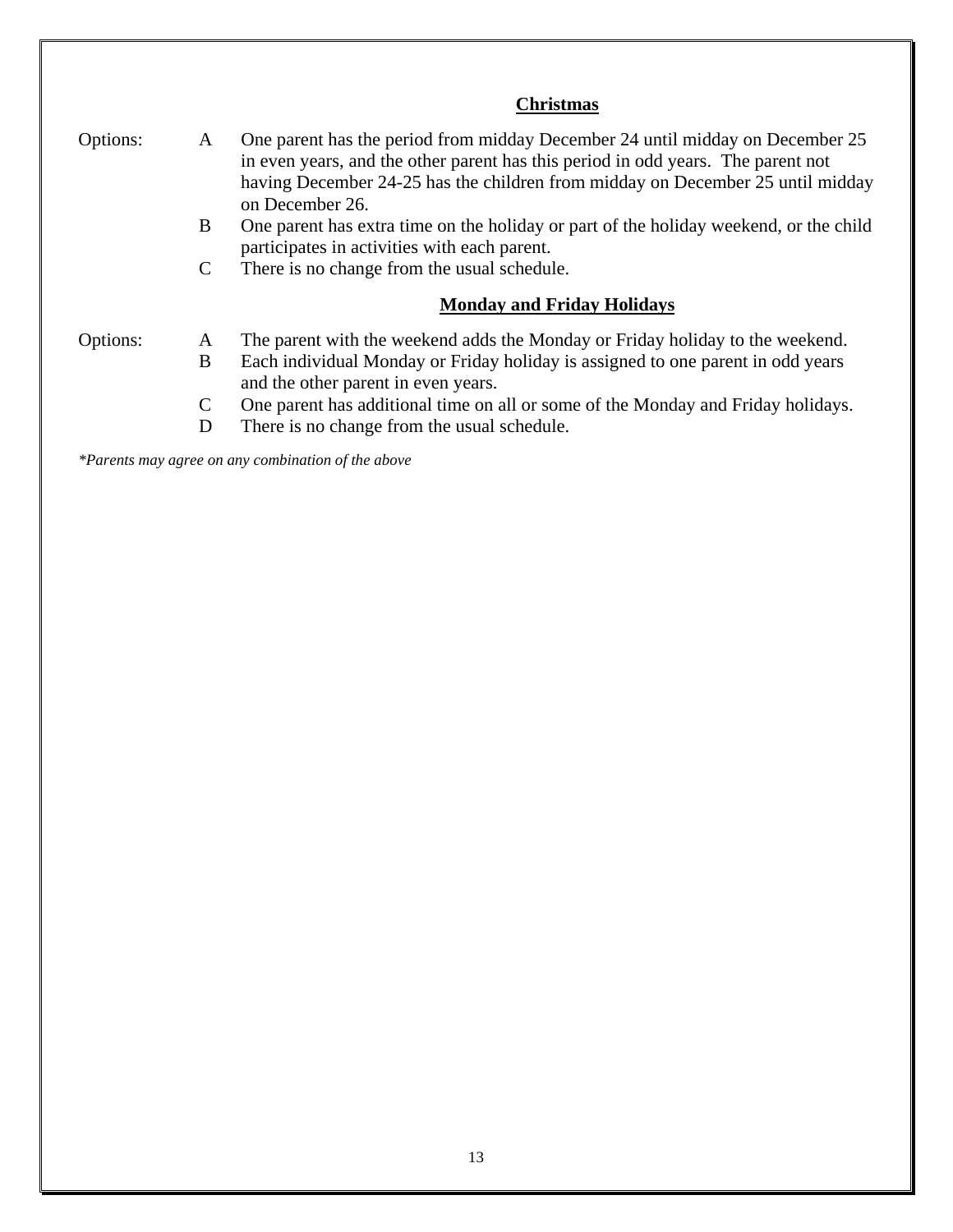### *Essential Considerations – Schedules for Holidays*

- \$ It is important for children to experience holidays with both parents and to develop holiday traditions with each parent and extended family as much as is possible.
- \$ Parents should remember that whatever the relationship between the parents may be, the children probably want to acknowledge holidays and special days with both parents and may need the help of both parents to do so.
- \$ It is critical for both parents to have the child's school schedule available when making holiday parenting plans.
- \$ Holiday traditions involving travel to family gatherings should be considered when dividing holiday time. When travel or distance are issues, longer blocks of holiday time in alternating years may allow the children to participate fully in holiday activities with a parent or extended family members who live far away. Parents should be prepared to be flexible when holiday share plans involve travel.
- \$ Parents spending a holiday with a child may wish to facilitate some contact, such as a telephone call with the other parent on the holiday or special day.
- \$ Participation in holiday activities, such as choosing gifts, etc., may mean that parents, regardless of their conflicts, must work cooperatively in the best interest of the children.
- \$ Parents should keep in mind the ages and needs of children when forming holiday parenting plans. Holidays are extremely important to younger school-age children. Infants and toddlers may be unaware of the holiday and their presence at family gatherings may be more important to the adults. Older adolescents and teenagers may be less excited about holidays and holiday activities than younger children.
- \$ **Safety and enjoyment of the holiday should be the primary concern when planning holiday times with children.**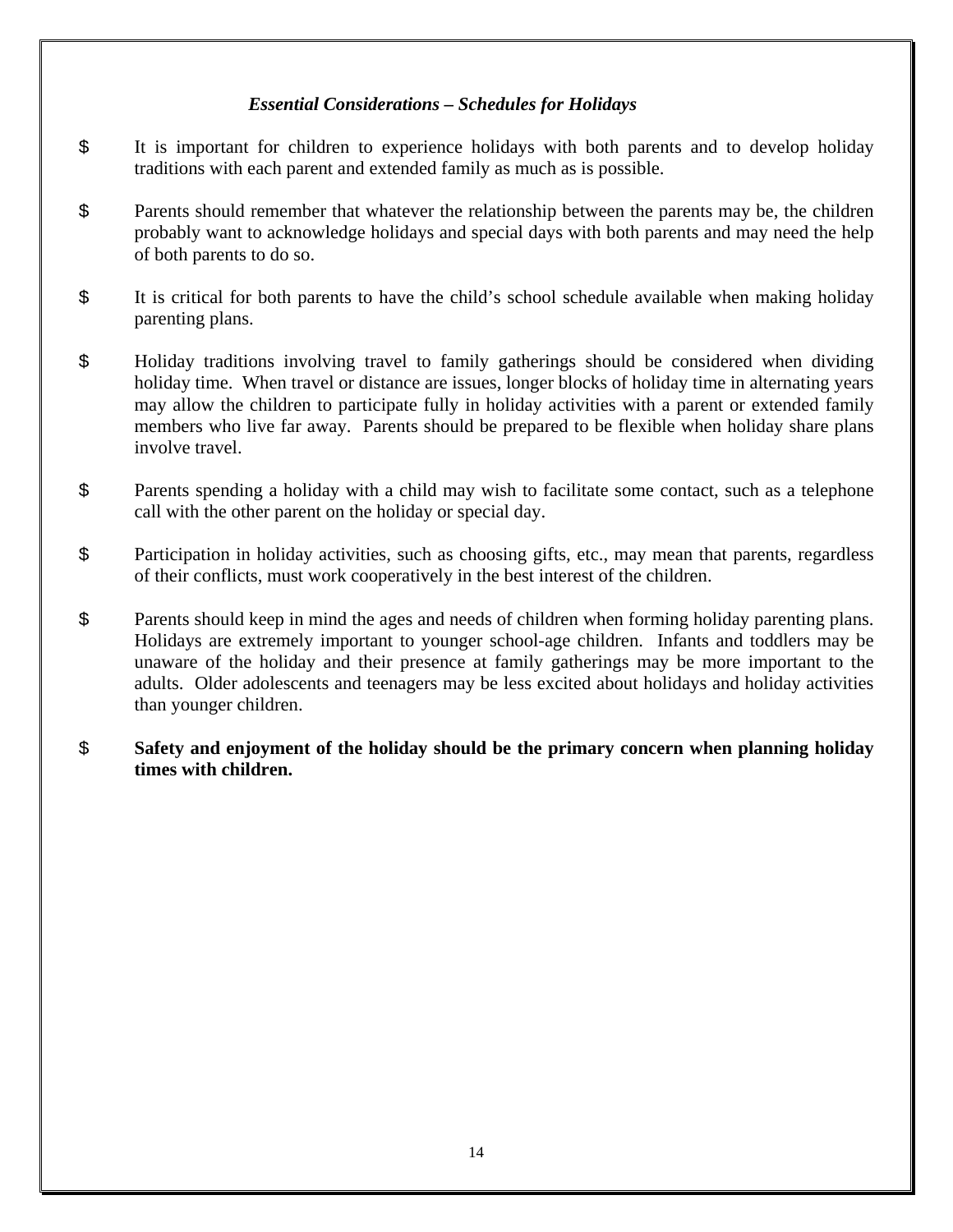## **PART V**

### **SCHEDULES FOR SCHOOL BREAKS**

*(School breaks include off-track breaks, winter break, spring break, and summer break.)* 

Children of all ages benefit when parents establish a "business-like" (the business of parenting) method of communication. This allows parents to communicate clearly and courteously with each other about the children. When parents give each other as much advance notice as possible regarding vacation plans, this eliminates the potential conflict for the child. It is also helpful for parents to take into consideration the child's regularly scheduled activities or summer school dates prior to finalizing vacation plans.

Vacations, holidays and special days usually take priority over the regular parenting schedule, without making up the lost time. Afterwards, the parents should return to their regular parenting schedule.

### **Infancy to 3 Years Old**

- Options: A Presuming that one (1) regular weekly overnight has been ongoing, infants to 18 month olds may have three (3) consecutive overnights.
	- B Presuming that two (2) non-consecutive overnights have been ongoing, 18 months to 3 year olds may have two (2) seven (7) day periods of vacation time, separated by at least four (4) weeks of the regular schedule.
	- C If the child has older siblings, he or she may adjust to longer periods of vacation time which may be arranged on an individual basis by the parents.
	- D For child with little attachment to one parent, vacation time should not vary significantly from the regular weekly schedule.

### **3 to 5 Years Old**

Options: A Each parent to have up to ten (10) days of vacation

- B Each parent to have two (2) one (1) week periods of non-consecutive vacation time with the child.
- C If the child has older siblings he or she may adjust to longer periods of vacation time.

### **6 to 11 Years Old**

Options: A For children from 6 to 8 years old, each parent may have two (2) two (2) week periods of vacation (non-consecutive)

- B For children age 6 and older, parents may alternate weeks during the school break periods
- C For children 8 years and older, each parent may have up to four (4) consecutive weeks of vacation time.
- D For children 8 years and older, parents may alternate the months of July and August each year.
- E For children 8 years and older attending non-traditional school, parents may share all off-track periods equally throughout the year.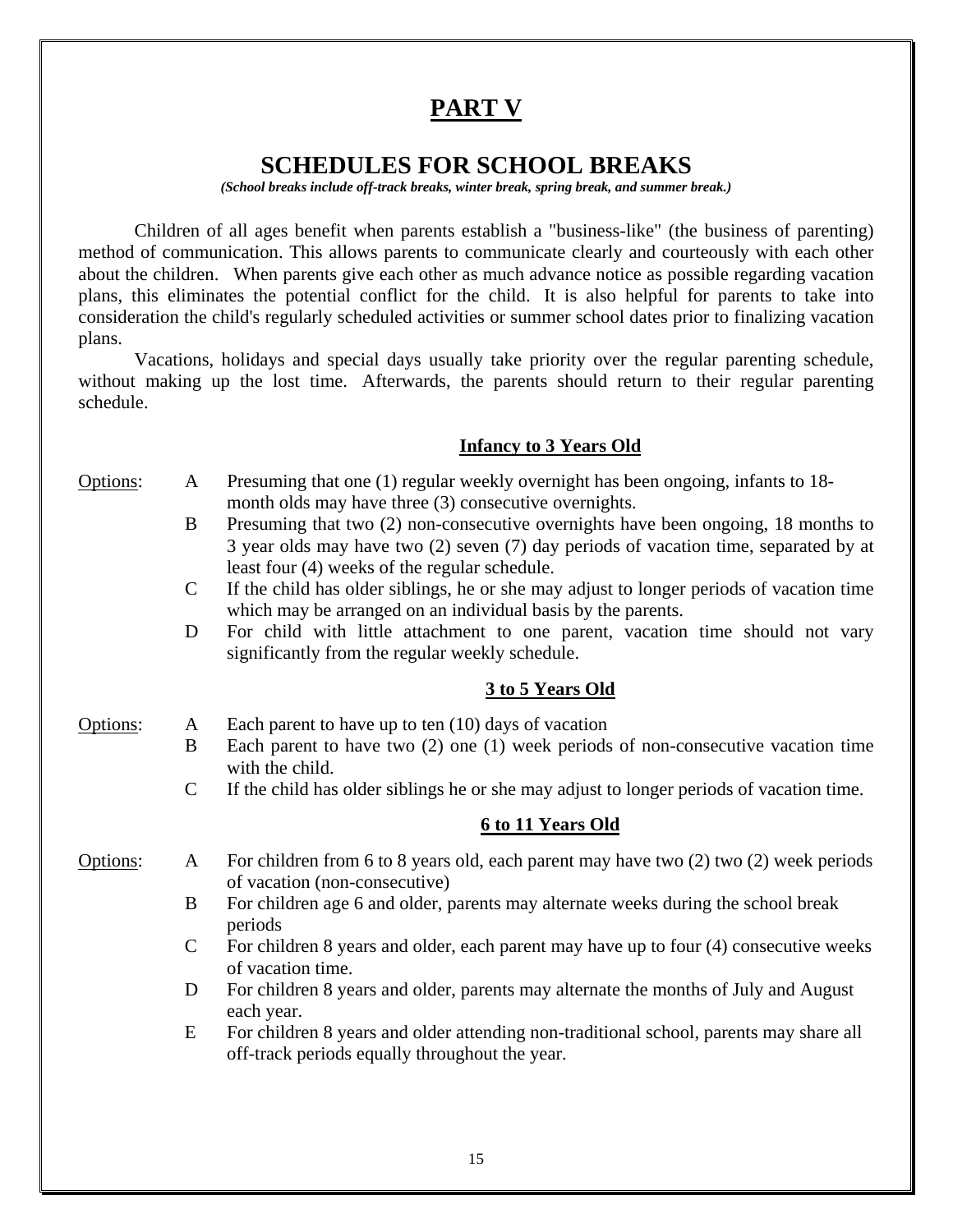### **12 to 18 Years Old**

Options: A Each parent to have two (2) two (2) week periods of vacation.

- B Parents may alternate weeks of all vacation periods.
- C Each parent to have up to four (4) consecutive weeks of vacation each year.
- D Parents may alternate the months of July and August each summer.
- E For children attending non-traditional school, parents may share all off-track periods equally throughout the year.

*\*Parents may agree on any combination of the above* 

### *Essential Considerations – Schedules for School Breaks*

- Each parent to give the other parent thirty (30) days advance written notice as to vacation dates, destination, and phone numbers of where the child and parent can be reached.
- Telephone contact is recommended to increase the child's sense of continuity and security during the out-of-town vacation time.
- If the child is in town during a four (4) week vacation period, the non-vacationing parent may want to arrange a weekend or mid-week contact with the child.
- Parents should give consideration to the child's activities during the summer before making final vacation plans in order to avoid conflict in schedules.
- Older adolescents may resist a rigid vacation schedule and may wish to express their ideas for a summer schedule that includes their activities and interests.
- It is critical for both parents to have the child's school schedule available before discussing vacation and school break plans.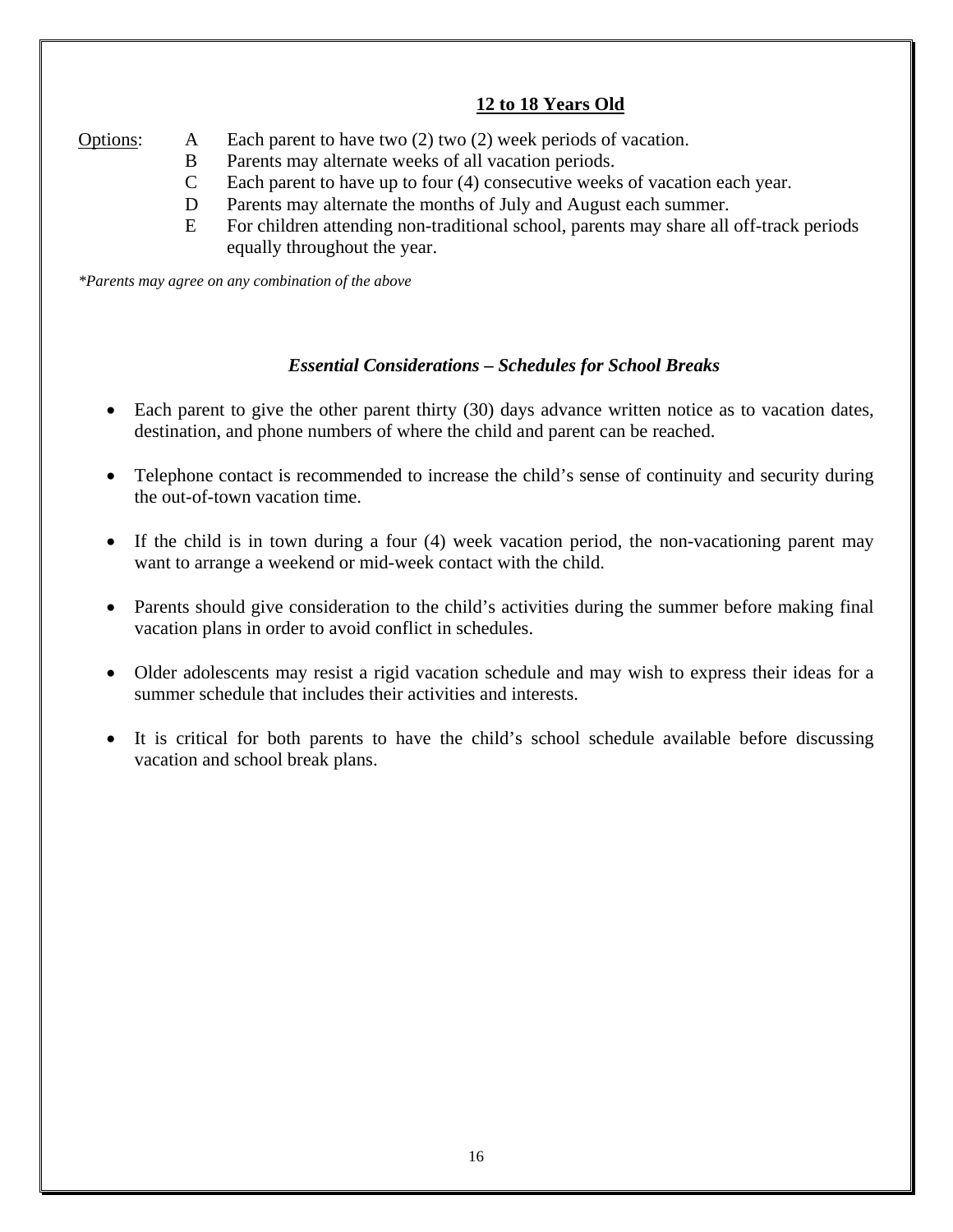# **PART VI**

### **PARENTING PLAN WORKSHEETS**

*Parents can use these worksheets as a tool for making parenting plans. Times and parents' names can be entered into the spaces to specify custodial periods for each parent. A traditional monthly calendar and a weekly worksheet are provided for planning the usual weekly schedule. In the vacation and school break planning portion, spaces are provided to accommodate children in both traditional and year-round schools, and vacation spaces to accommodate vacations for both parents are included. Various frequently celebrated holidays are included as a reminder to parents. Space is provided for parents to add other family holidays and special days.* 

| <b>Usual Weekly Schedule</b> |               |               |                |           |                 |        |                 |
|------------------------------|---------------|---------------|----------------|-----------|-----------------|--------|-----------------|
|                              | <b>Sunday</b> | <b>Monday</b> | <b>Tuesday</b> | Wednesday | <b>Thursday</b> | Friday | <b>Saturday</b> |
| Week<br>$\mathbf{I}$         |               |               |                |           |                 |        |                 |
| Week<br>$\overline{c}$       |               |               |                |           |                 |        |                 |
| Week<br>$\mathfrak{Z}$       |               |               |                |           |                 |        |                 |
| Week<br>$\overline{4}$       |               |               |                |           |                 |        |                 |
| Week<br>5                    |               |               |                |           |                 |        |                 |

| <b>Usual Weekly Schedule</b> |                                       |                   |                           |                             |                                      |               |
|------------------------------|---------------------------------------|-------------------|---------------------------|-----------------------------|--------------------------------------|---------------|
|                              | <b>Time</b><br>(from when<br>to when) | <b>Every Week</b> | <b>Alternate</b><br>Weeks | First<br>and Third<br>Weeks | <b>Second</b><br>and Fourth<br>Weeks | Fifth<br>Week |
| <b>Sunday</b>                |                                       |                   |                           |                             |                                      |               |
| <b>Monday</b>                |                                       |                   |                           |                             |                                      |               |
| <b>Tuesday</b>               |                                       |                   |                           |                             |                                      |               |
| Wednesday                    |                                       |                   |                           |                             |                                      |               |
| <b>Thursday</b>              |                                       |                   |                           |                             |                                      |               |
| Friday                       |                                       |                   |                           |                             |                                      |               |
| <b>Saturday</b>              |                                       |                   |                           |                             |                                      |               |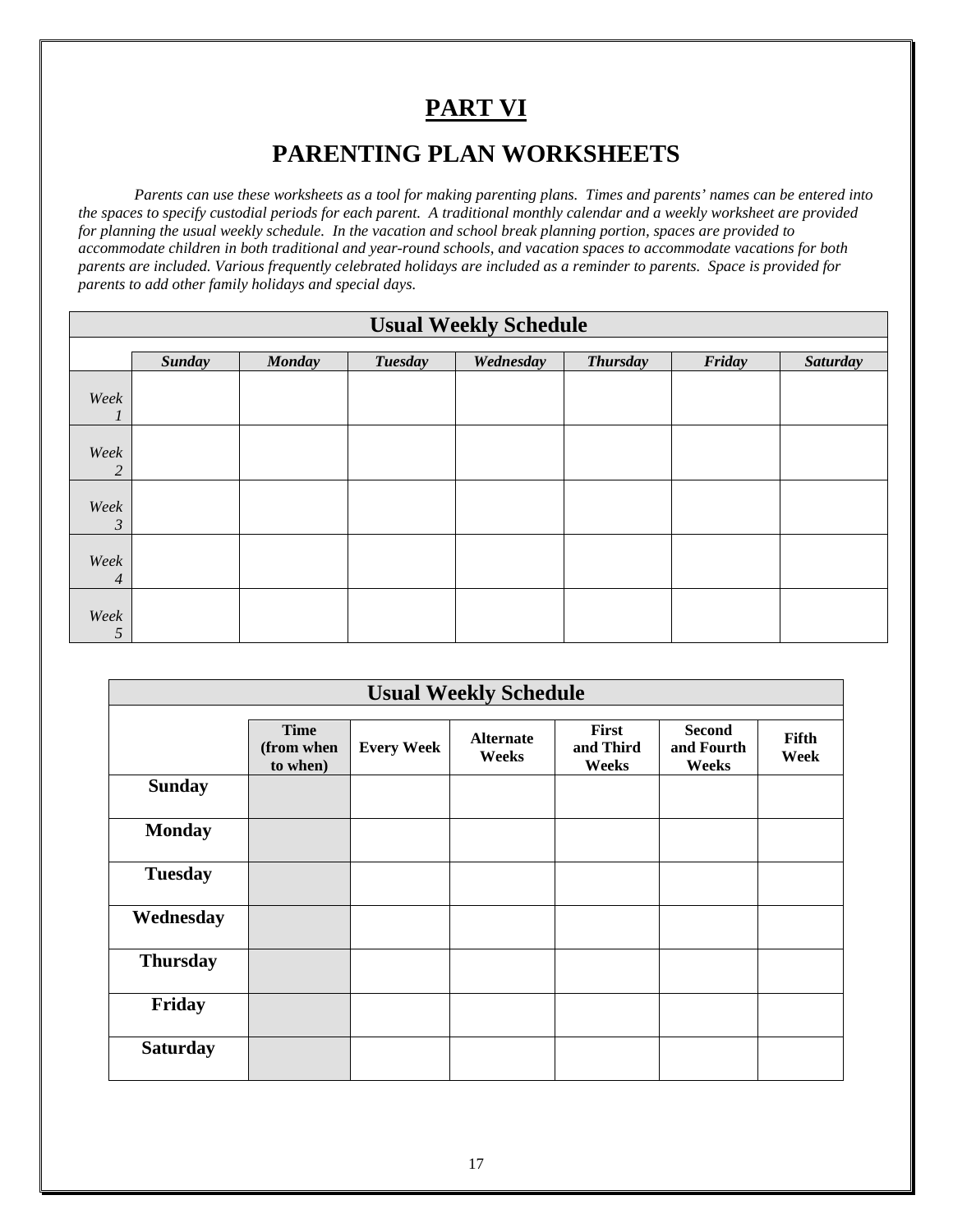| <b>Vacation and School Break Schedule</b> |                                    |                   |                   |                  |  |  |
|-------------------------------------------|------------------------------------|-------------------|-------------------|------------------|--|--|
|                                           | <b>Time</b><br>(from when to when) | <b>Every Year</b> | <b>Even Years</b> | <b>Odd Years</b> |  |  |
| <b>Winter Break</b>                       |                                    |                   |                   |                  |  |  |
| <b>First Half</b>                         |                                    |                   |                   |                  |  |  |
| <b>Winter Break</b>                       |                                    |                   |                   |                  |  |  |
| <b>Second Half</b>                        |                                    |                   |                   |                  |  |  |
| <b>Spring Break</b>                       |                                    |                   |                   |                  |  |  |
| <b>First Half</b>                         |                                    |                   |                   |                  |  |  |
| <b>Spring Break</b>                       |                                    |                   |                   |                  |  |  |
| <b>Second Half</b>                        |                                    |                   |                   |                  |  |  |
| <b>Summer Break</b>                       |                                    |                   |                   |                  |  |  |
| <b>First Half</b>                         |                                    |                   |                   |                  |  |  |
| <b>Summer Break</b>                       |                                    |                   |                   |                  |  |  |
| <b>Second Half</b>                        |                                    |                   |                   |                  |  |  |
| <b>Off-Track Break</b>                    |                                    |                   |                   |                  |  |  |
| (First)                                   |                                    |                   |                   |                  |  |  |
| <b>Off-Track Break</b>                    |                                    |                   |                   |                  |  |  |
| (Second)                                  |                                    |                   |                   |                  |  |  |
| Vacation                                  |                                    |                   |                   |                  |  |  |
| <b>Vacation</b>                           |                                    |                   |                   |                  |  |  |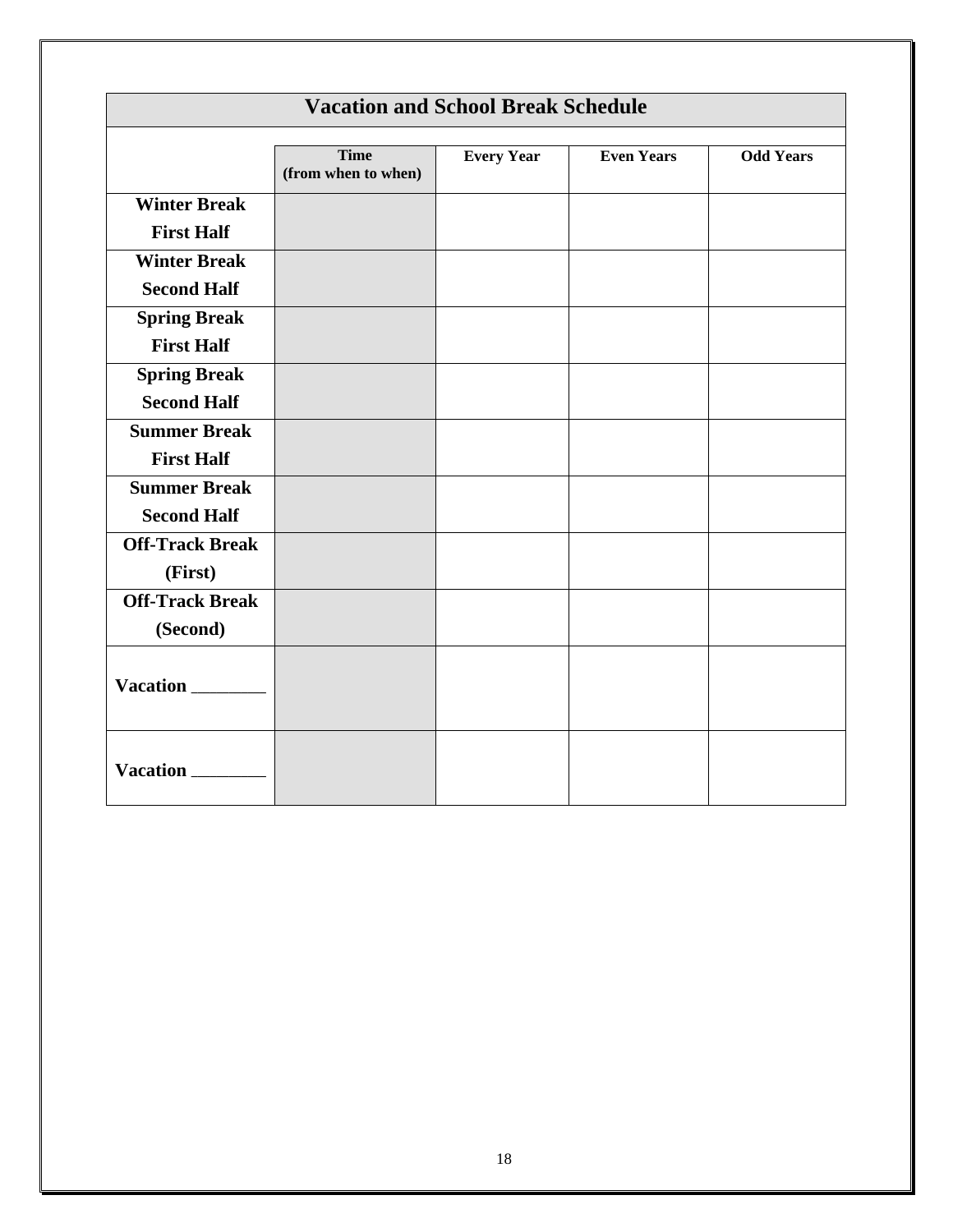|                                |                             | <b>Holiday Schedule</b> |                   |                  |
|--------------------------------|-----------------------------|-------------------------|-------------------|------------------|
|                                | Time (from when to<br>when) | <b>Every Year</b>       | <b>Even Years</b> | <b>Odd Years</b> |
| New Year's                     |                             |                         |                   |                  |
| Eve/Day                        |                             |                         |                   |                  |
| <b>Martin Luther</b>           |                             |                         |                   |                  |
| King's Birthday*               |                             |                         |                   |                  |
| Lincoln's                      |                             |                         |                   |                  |
| Birthday*                      |                             |                         |                   |                  |
| <b>Presidents' Day*</b>        |                             |                         |                   |                  |
| <b>Easter</b>                  |                             |                         |                   |                  |
| <b>Mother's Day</b>            |                             |                         |                   |                  |
| <b>Memorial Day*</b>           |                             |                         |                   |                  |
| <b>Father's Day</b>            |                             |                         |                   |                  |
| July 4 <sup>th</sup>           |                             |                         |                   |                  |
| Labor Day*                     |                             |                         |                   |                  |
| Columbus Day*                  |                             |                         |                   |                  |
| <b>Halloween</b>               |                             |                         |                   |                  |
| Veteran's Day*                 |                             |                         |                   |                  |
| <b>Thanksgiving Day</b>        |                             |                         |                   |                  |
| <b>Thanksgiving</b><br>Weekend |                             |                         |                   |                  |
| <b>Christmas Eve/Day</b>       |                             |                         |                   |                  |

*\*Parents may specify that the parent having the weekend adds that day, or parents may choose to assign each day to one parent or the other.*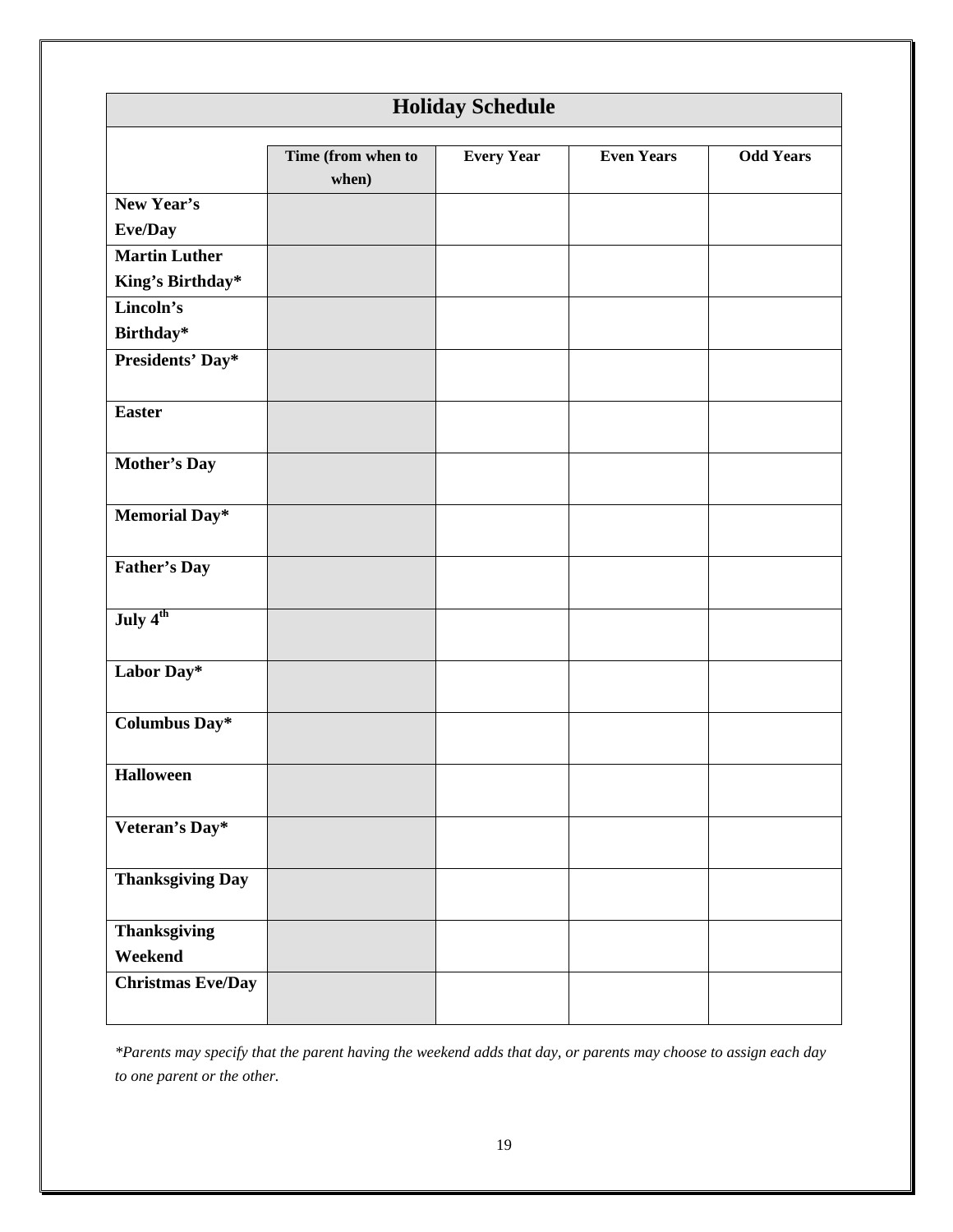| Holiday Schedule, continued |  |  |  |  |  |  |
|-----------------------------|--|--|--|--|--|--|
|                             |  |  |  |  |  |  |
|                             |  |  |  |  |  |  |
|                             |  |  |  |  |  |  |
|                             |  |  |  |  |  |  |
|                             |  |  |  |  |  |  |
|                             |  |  |  |  |  |  |
|                             |  |  |  |  |  |  |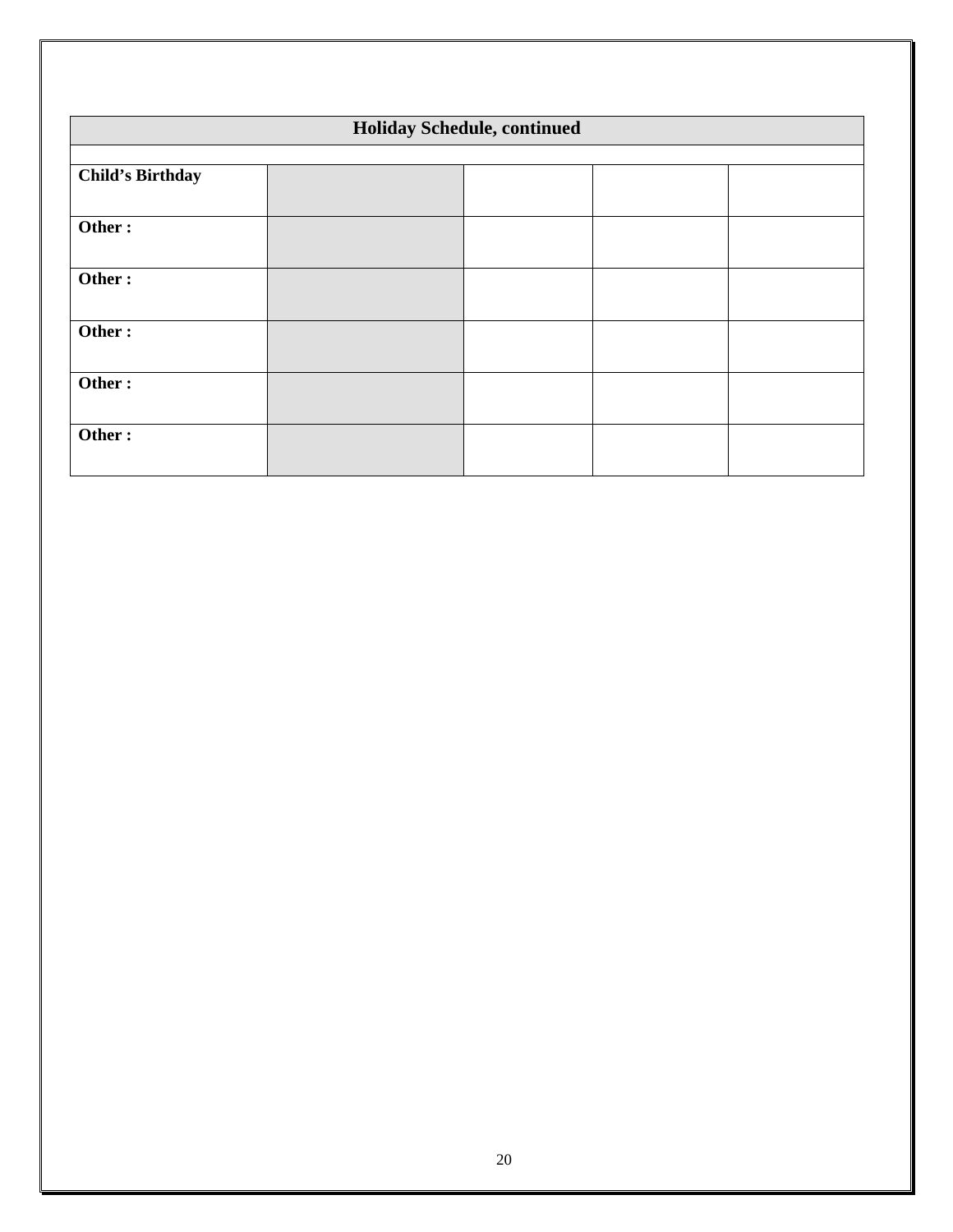# **PART VII**

# **SPECIAL CIRCUMSTANCES AFFECTING PARENTAL CONTACT**

The aforementioned parenting plans do not apply to all family situations or all children. They may not be appropriate if there are significant issues of:

- Child Abuse or Neglect
- Serious Mental or Emotional Disorders
- Drug/Alcohol Abuse or Criminal Activity
- Domestic Violence
- Continuous Levels of Very Intense Parental Conflict

When a child's physical or emotional safety is at risk, it is necessary to protect the child. Parents who have concerns about these issues should seek help from an attorney, mental health professional, court services, domestic abuse agency, or local social service agency.

When choosing a parenting plan, parents should consider the child's relationship with each parent. If a parent has never been a part of a child's life or has not had contact with the child for an extended period, access should start slowly and gradually increase as the child adjusts and feels comfortable.